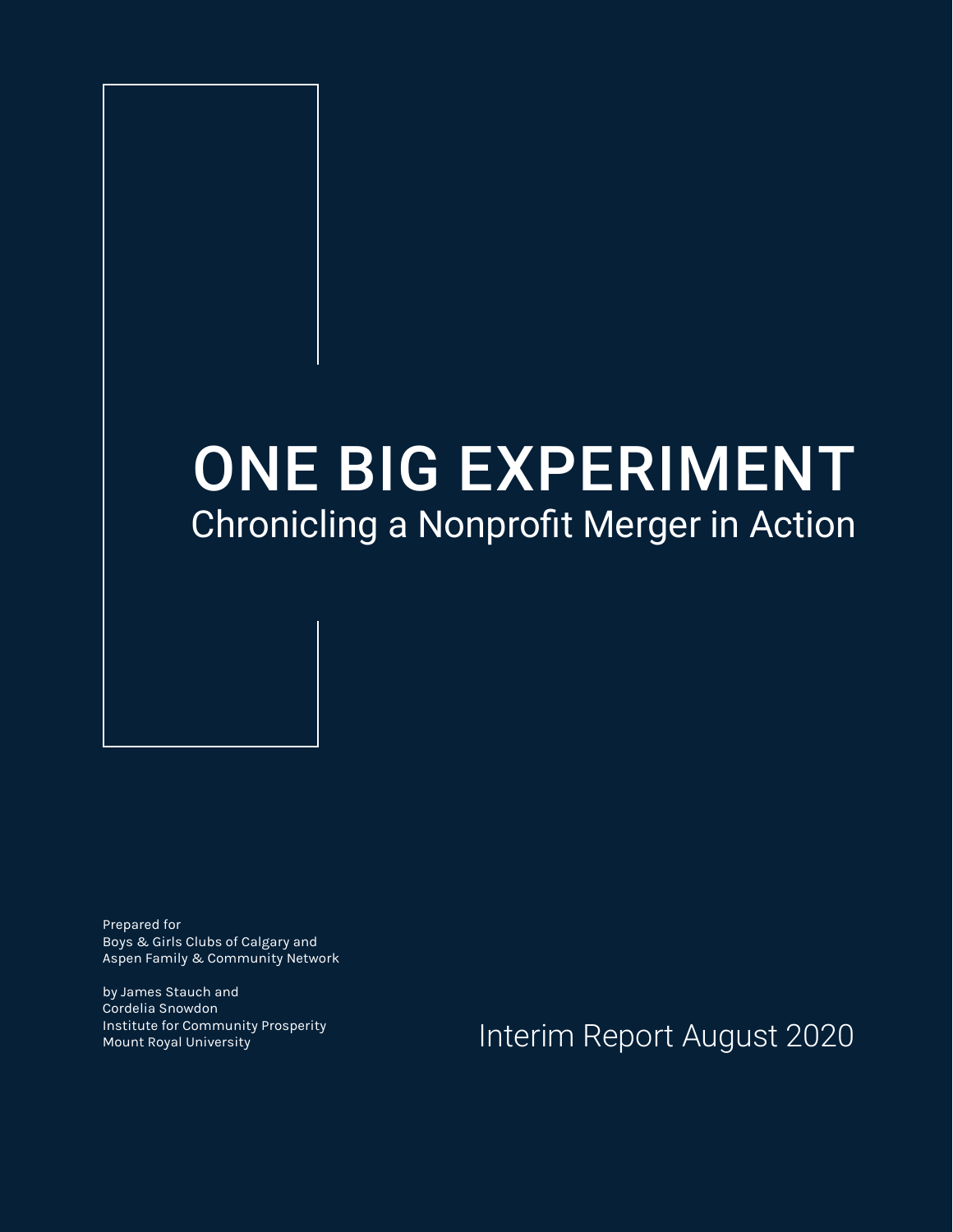





Boys & Girls Clubs of Calgary (BGCC) transforms the lives of vulnerable children, youth and their families by providing safe places and offering services and programs, so that kids develop confidence, gain skills,



The Institute for Community Prosperity connects students with social impact learning through applied, community-partnered research, creative knowledge mobilization, and systems-focused education. The Institute is interested in big questions about how we invest in social purpose or the common good in the 21st century and the shifting roles that charities and nonprofits play, including responding to calls to collaborate and consolidate. James Stauch is the Director of the Institute, and Cordelia Snowdon is a recent MRU graduate (BA, Policy Studies, Diploma, Social Work), and Catamount Fellow (2019/2020 cohort).

We wish to acknowledge the many individuals we spoke with in compiling this report, for offering their time, insight and wisdom. Funding for the report is made possible through Viewpoint Foundation, with special thanks to the United Way of Calgary and Area and the Calgary Foundation.



This report, a joint publication of Aspen, BGCC, and the Institute for Community Prosperity at Mount Royal University, is publicly available for distribution in electronic format, with a limited number of colour copies available on request. This work is licensed under a Creative Commons Attribution-NonCommercial-NoDerivatives 4.0 International License.

and experience success to reach their best potential in life.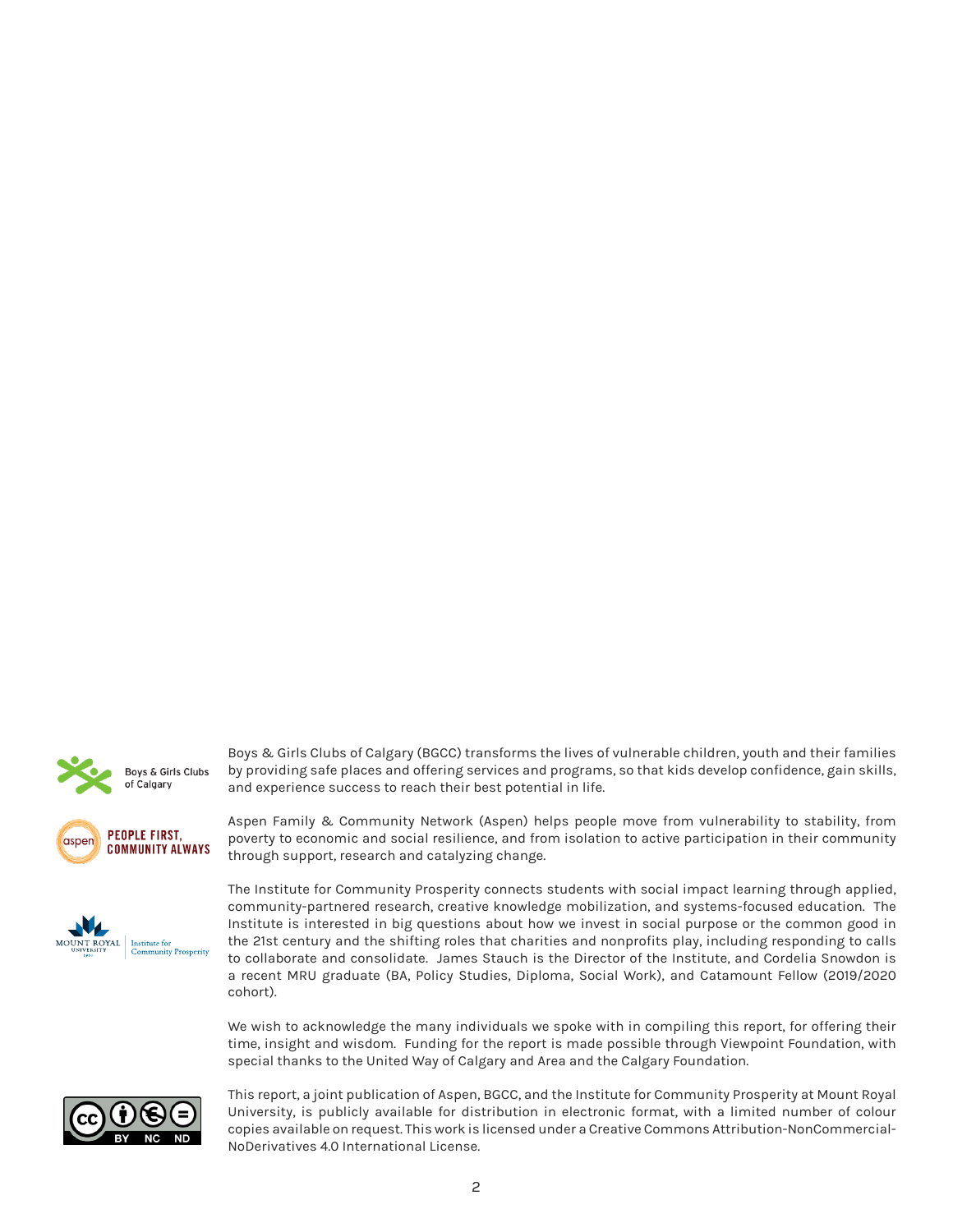# Contents **Contents**

| Executive Summary                      | 4  |
|----------------------------------------|----|
| Learnings & Insights to Date           | 5  |
|                                        |    |
| Introduction                           | 8  |
| One Big Door                           | 8  |
| Nonprofit Mergers in Context           | 8  |
| Methodology                            | 9  |
| The Merger                             | 9  |
| The Impetus                            | 9  |
| Marshalling Support                    | 9  |
| Planning and Due Diligence             | 10 |
| Alignment                              | 10 |
| Learnings & Insights                   | 11 |
| Stage 1 - Considering the Merger       | 11 |
| Strategic Fit                          | 11 |
| Why Merge?                             | 11 |
| CEO Selection - From 2 CEOs to 1       | 12 |
| <b>Funder Roles &amp; Expectations</b> | 12 |
| Role and Use of Consultants            | 12 |
| Stage 2 - Integration Planning         | 13 |
|                                        |    |
| <b>Clients and Programs</b>            | 13 |
| Human Resources                        | 13 |

| Information Systems/Data             | 13 |
|--------------------------------------|----|
| Governance                           | 14 |
| Culture                              | 14 |
| Space and Physical Locations         | 15 |
| <b>Branding</b>                      | 15 |
| Communications with Merger           | 15 |
| <b>Stakeholders</b>                  |    |
| Stage 3 - Post-Merger Evaluation     | 17 |
| <b>Measuring Success</b>             | 17 |
| Impact of COVID on the merger        | 17 |
| Impact on the Nonprofit Sector       | 18 |
| Worries Post-Merger                  | 18 |
| (Towards) A Framework for            | 19 |
| <b>Nonprofit Mergers</b>             |    |
| Advice to Other Nonprofits           | 19 |
| Contemplating a Merger               |    |
| Are for-profit and nonprofit mergers | 20 |
| comparable?                          |    |
| A final note of reassurance          | 20 |
| References/Endnotes                  | 21 |
| Appendix: Stakeholder                | 23 |
| Conversations                        |    |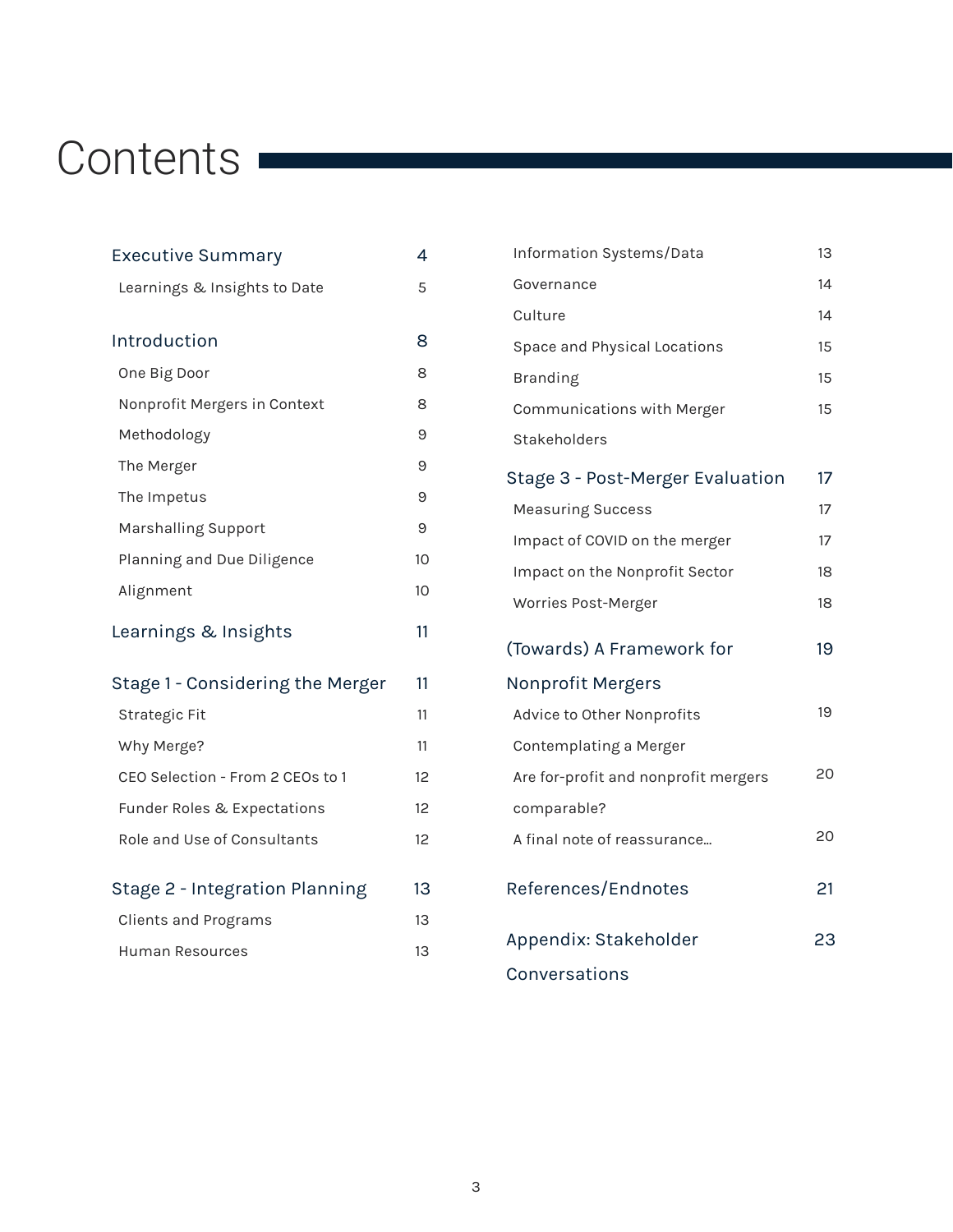# Executive Summary

This interim report captures early stage insights from a merger process currently underway between Aspen Family & Community Network (Aspen) and Boys & Girls Clubs of Calgary (BGCC). The Institute for Community Prosperity was asked by BGCC and Aspen to a) document this journey process, looking at questions of strategic fit and process, as well as the governance, financial, HR, communications and cultural aspects of the merger; and b) offer up a framework, based on these insights, surfacing key questions for other non-profit and human service organizations considering deeper forms of collaboration. This report draws on conversations with a selection of 25 key stakeholders, as well as from the literature on nonprofit mergers. A second, final report, after a follow-up round of interviews, will be compiled later in 2020.

On April 15, 2020, Aspen and BGCC publicly announced their coming together to create a new, unified organization. The announcement signalled that the new organization would serve as "One Big Door"; a holistic continuum of services for children, youth and families in Calgary and area. It presents an opportunity to create operational and administrative efficiencies, to provide a more seamless suite of services for children, youth and families, and to enable a greater collective focus on research and evaluation.

Nonprofit human service organization mergers are relatively uncommon, and nonprofit mergers are particularly rare in Alberta there appear to be scarcely more than one or two mergers of human service organizations in the province per decade. Moreover, this appears to be the largest scale merger of community service organizations in the Calgary region. As mergers can come across as an aping of the private sector, with 'efficiencies' (manifest mainly through layoffs) being a prime driver, they are regarded with considerable suspicion in the nonprofit sector. Indeed, the experience of those who have gone through merger processes is mixed: They are successful only part of the time, and are fraught with logistical, financial, legal and cultural difficulties. Yet, they can be potentially quite positive in their impact on the community, if done for the right reasons, managed in the right way, and under the right conditions.

One of the key conditions for success, present here, is that there is no external driver: This merger grew out of discussions between the two CEOs, two of the key drivers being the quest to achieve a sufficient scale to serve as a high profile 'hub' and to ensure that the suite of services available to clients is more seamless through various stages of life. The boards of both organizations are supportive, as are funders, some of whom provided resources specifically for the merger. An ad hoc committee oversaw the initial stages of the merger, while engaging various consultants to assist with organizational design, strategic and financial studies, legal analyses, and culture integration. The organization was formally integrated in June 2020, and a new name for the merged organization will be announced by October 2020.

This report draws on the first of two rounds of video-conference-based conversations with key stakeholders, including board and staff members, consultants, donors and others involved in previous nonprofit sector mergers. Some of their specific concerns and questions are included as sidebars in this document. This first round focuses on experiences and observations during the initial stages of the merger supplemented with a scan of the literature on nonprofit mergers elsewhere. The second round will inquire into what actually transpired in the early stages of implementation and what may lie ahead for the longer term. It is important to note that the perspectives of clients have not been solicited and is a limitation of this report.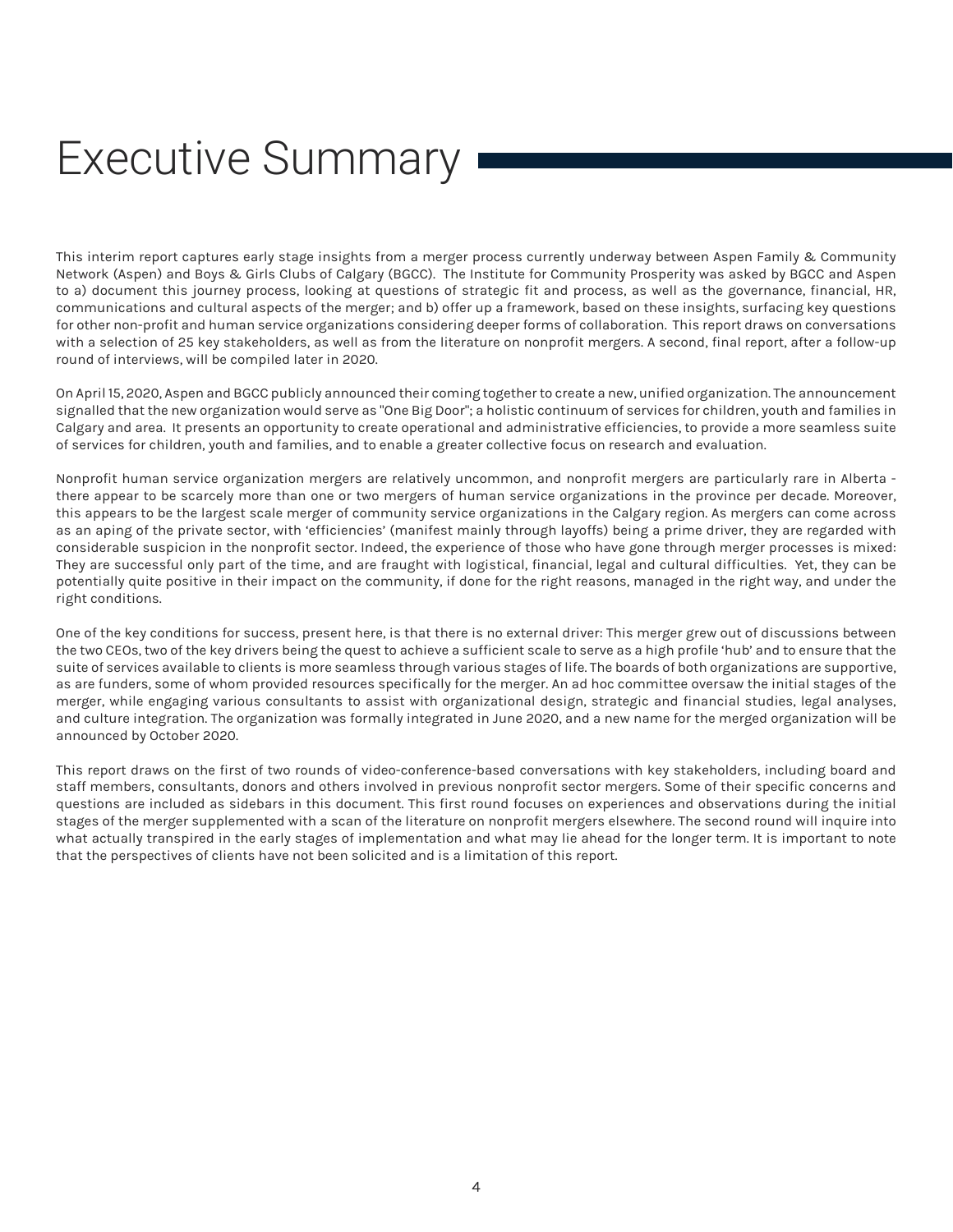*Will this remain a true merger or is it really an "acquisition"?* 

*Will either, or both, cultures be lost?*

*Can the integrity of care be maintained to its current standards?*

*Are layoffs yet to come, and at what scale?*

*Will staff, management, and governance settle into what's comfortable?*

## Learnings & Insights to Date

Overall, while stakeholders generally agreed that the why of the merger is both clear and compelling, the questions of how the merger would actually unfold are more vexing. As such, learnings and insights are broken down into three main sections, according to the stage of the merger process: Stage 1: Considering the Merger; Stage 2: Integration Planning; and Stage 3: Reflection and Evaluation.

#### *Stage 1 - Considering the Merger*

*Strategic Fit:* The alignment of the organizations appears strong on many fronts, including mission, revenue sources, programmatic overlap, philosophy and approach to care, and physical assets. While there are important points of divergence, including size, brand recognition, population served, organizational structure, and communications style, many of these points of divergence are perceived not as hurdles, but as complementary strengths.

*Why Merge?:* Two main drivers of the merger were removing barriers to client access and finding financial efficiencies in an increasingly challenging funding environment. There is strong agreement that other forms of collaborations would not have addressed either problem.

*CEO Selection - From 2 CEOs to 1:* The impending retirement of Aspen's CEO was an opportunity that made it timely and 'safer' to consider merging. That said, while the departure of a CEO could potentially streamline the merger process, organizations need not wait for a natural vacancy before contemplating a merger.

*Funder Roles & Expectations:* Funder enthusiasm is critical in this as well as most other nonprofit mergers, with the caveat that their role is to support - not drive, force, or cajole - mergers. Organizations are more likely to be receptive to encouragement and financial incentives to merge once they deem it to be in their own strategic interests rather than propagating often simplistic narratives about the need to "eliminate duplication". A central concern in this merger is a fear that the overall amount of funding would decrease post-merger due to perceived efficiencies. A so-called, and often-experienced "merger penalty".

*Role and Use of Consultants:* In general, engaging external consultants is beneficial for nonprofit mergers, in this example and elsewhere, both for helping fill knowledge and process gaps and for bolstering confidence and validation.

#### *Stage 2 - Integration Planning*

*Clients and Programs:* Overall, there is agreement that the philosophies of each organization and the skills required of staff members were both complementary and compatible, and that merging would fill service gaps within each agency.

*Human Resources (HR):* Two HR issues rose to the surface: 1. Differences in organizational structure and compensation; and 2. Striking an appropriate balance of representation at all levels from each organization in the new merged entity, as one agency had additional levels of management in their structure.

*Information Systems/Data:* There are significant potential benefits of merging information technology (IT) and data management. The systems are either similar or complementary. However, systems integration takes time and will require new investment.

*Governance:* Despite early enthusiasm of both boards, governance may well be the biggest hurdle to this merger's success. The overall values of the boards matched well, but issues such as size, membership, specific roles, and workload have emerged as sticking points.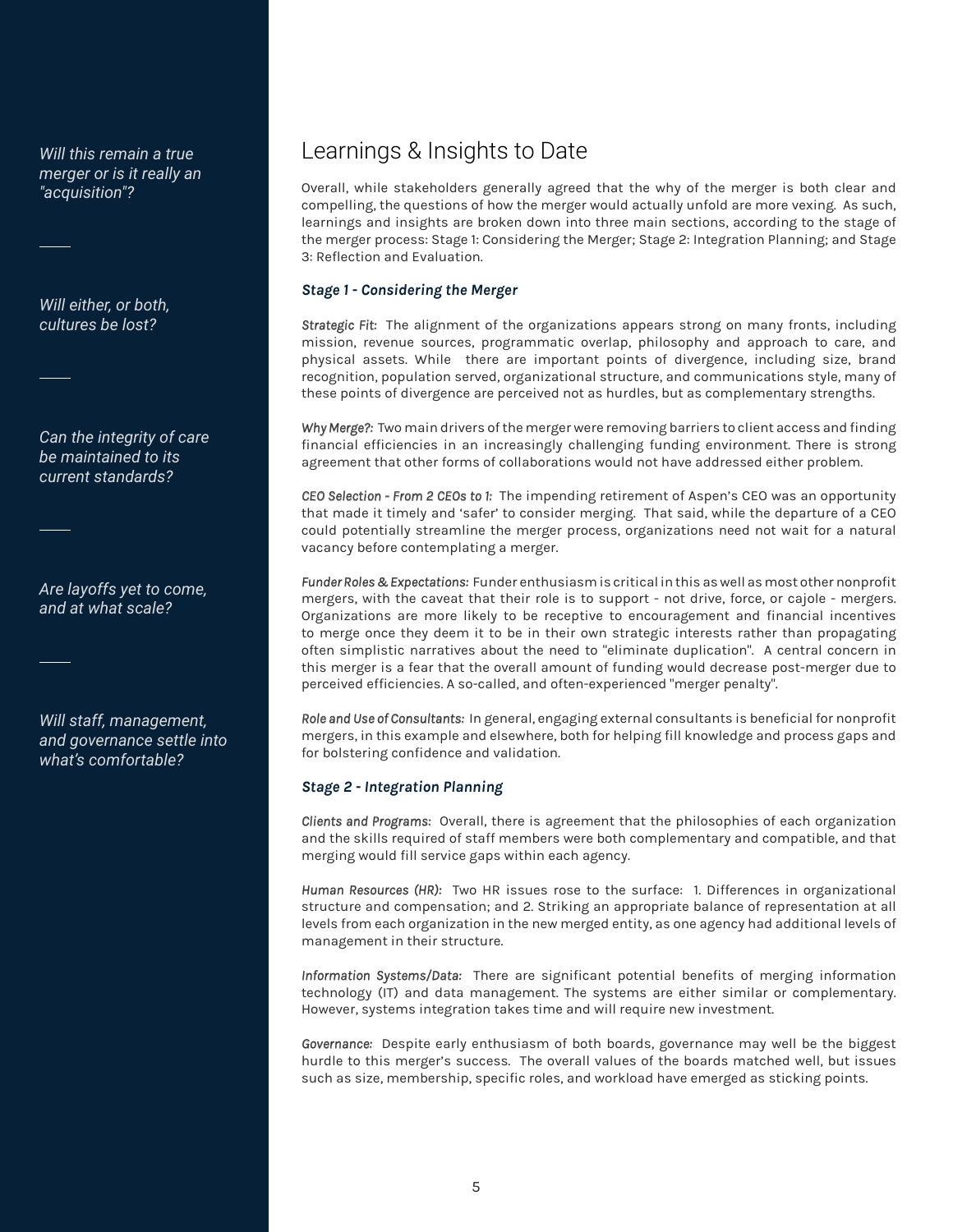*How will the many systems, electronic and otherwise, be integrated?*

*Will this integration be sufficiently funded?*

*As positions and compensation rates are melded, will good people be demoted, or lost?* 

*Will the new name and brand receive broad buy-in and be inclusive of non-binary and LGBTQ+ clientele?*

*Despite the enthusiasm of funders now, will longterm funding dissipate?*

*Culture:* Perspectives on the compatibility of the organization's cultures varied most widely of all the factors mentioned by stakeholders, with questions about leadership and reporting styles emerging most frequently. It is far too soon to predict how this will play out, and the COVID-19 pandemic makes integrating cultures significantly more challenging.

*Space and Physical Locations:* An unexpected theme that arose concerns physical space, both in terms of staff workspaces and client access. Space has been described as an "often overlooked factor behind an effective merger" and it may prove to be an important point of contention if not handled deftly.

*Branding:* Accurately capturing the work of both organizations in a new name will be challenging, though this certainly represents an opportunity, as there are unique issues and limitations with the existing brands of each organization.

*Communications with Merger Stakeholders:* An important consideration in mergers is deciding when to bring each stakeholder group into the conversation, and customizing communications to meet their unique needs.

*Funders and Donors:* Ensuring *a priori* support from donors is important, not merely to show good faith, but because donors have been shown to have the power to shut down a merger, or to otherwise withdraw their support from the organizations. Although funders are supportive of the merger, there are concerns about how branding and a name change will affect stakeholders, particularly individual donors who may have their own preferences.

*Staff:* Due to COVID-19 restrictions, managers and frontline staff were informed electronically, which is always challenging with announcements of such gravity. Reactions to the announcement ranged from fear to excitement, though few were surprised. Many are positive and hopeful about possibilities created by the merger, though there are fears about job security and loss of culture. Ideally, organizations considering mergers should inform staff early in the process and prioritize communication over confidentiality, but if that is not possible then it is important to ensure a high level of trust between staff and leadership.

*Clients:* Perceptions of how clients were reacting to the news varied based on the distance of the stakeholder from the client experience: Further from the front-line of services respondents assumed that clients would not likely be concerned or would be likely to embrace the seamlessness of service - the "One Big Door" envisioned. The reaction from clients is a blindspot here as the client perspective for this report is gleaned second-hand. Regardless, it will be beneficial to have a robust set of public answers to client questions prepared in advance so staff can reassure clients.

*Other Stakeholders:* There are additional stakeholders groups who should be considered in a nonprofit merger communications plan, if applicable, including organization volunteers, local media, local politicians, social media influencers, or other nonprofit or human service organizations that the agency already partners with. The influence of external non-client, non-donor stakeholders is becoming increasingly important, as factors such as social media have increased the power that these groups have.

#### *Stage 3 - Post-Merger Evaluation*

*Measuring Success:* Mergers tend to take far longer than people think to implement. In some cases, it may take many years for cultures and systems to blend, and to accurately assess if it was successful. There are additional evaluation challenges: costs are relatively simple to calculate, but successes (especially strategic benefits) are exceedingly difficult to quantify and measure. Also, the definition of "success" can be incompatible or contradictory between merging organizations or among funders. Although there is enthusiasm about embracing Aspen's data-driven culture and processes, the capacity to integrate, manage and evaluate data post-merger will be challenged.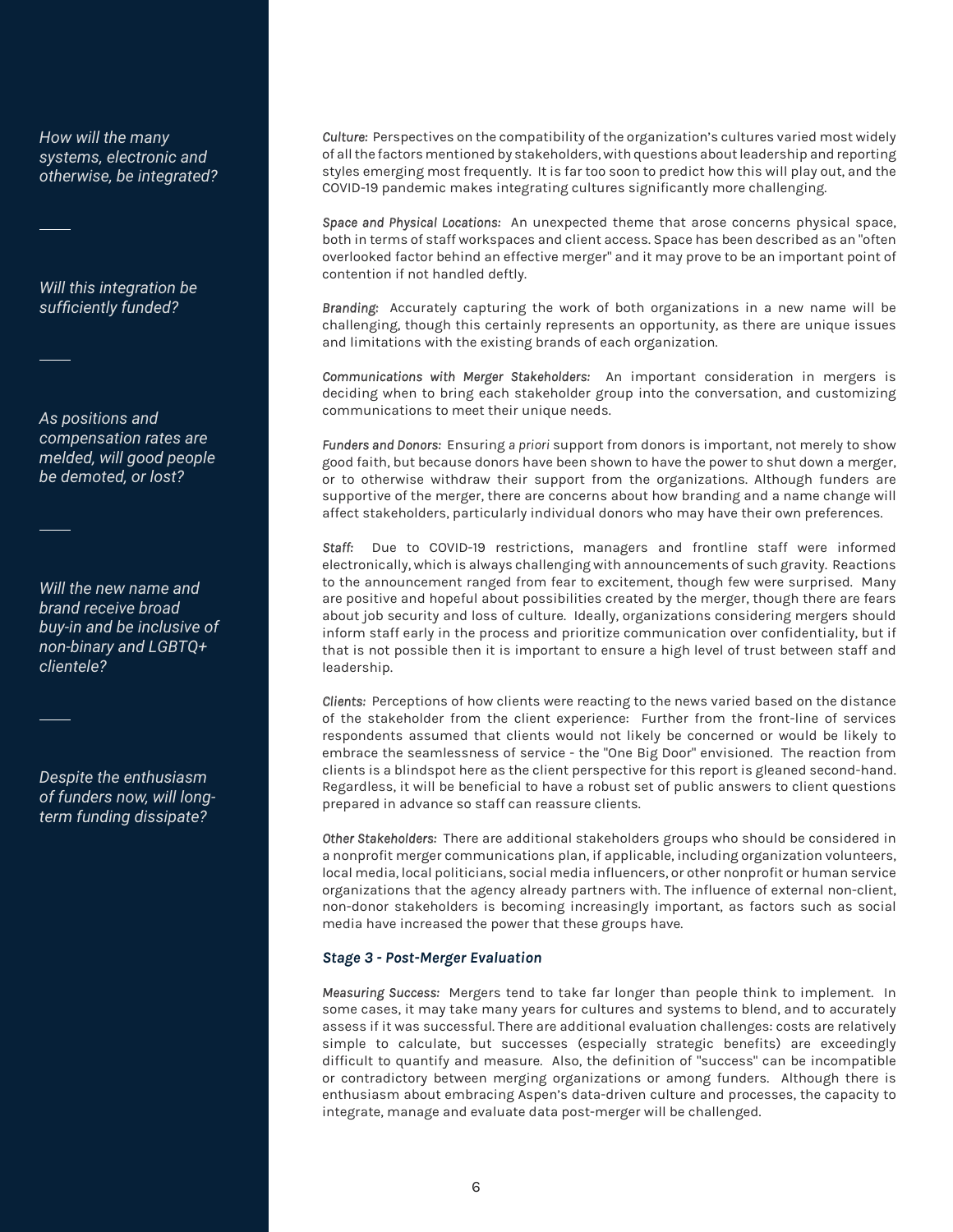*Will governance issues lead to conflict or excessive board turnover?*

*How will a second wave of COVID-19, or a deepening recession, affect the merger?*

*Is there sufficient confidence in the merger rationale?*

*Is the merger moving too fast? Is it moving too slowly?* 

*Is it stealing focus from the core work?*

*Impact of COVID-19 on the merger:* Not surprisingly, the merger process has been profoundly influenced by COVID-19, magnifying issues while creating some positive unforeseen outcomes. Relationship-building is more difficult, yet confidentiality and scheduling are easier to manage. COVID-19 has also made funding more limited and organizations have to stretch dollars further. This, at a time when the prevalence of unemployment, financial or housing precarity, mental health concerns, partner violence and other dynamics exacerbated by the pandemic will increase client demand, at least for some programs. The timing of the merger ended up being serendipitous. While some funders and nonprofit pundits may believe that COVID-19 will spark more mergers in the sector, paradoxically, some noted that this merger would not have been a plausible option if the organizations had started the conversation amidst COVID-19.

*Impact on the Nonprofit Sector:* There is an expectation that living with COVID-19, provincial austerity, and a struggling economy will create a spark for more profound and existential conversations about the role of nonprofits in civil society. While others in the sector have in general reacted positively to this merger, it may be too early to make the prediction that a wave of new mergers will be unleashed. It will continue to be a challenge in the nonprofit sector to frame mergers as desirable. Additionally, it is difficult to predict if the recession and COVID-19 may cause other mergers, with evidence pointing to closures/dissolutions as far more frequent than mergers.

*Worries Post-Merger:* Stakeholders were asked what they were most worried or concerned about, post-merger. A sampling of these responses are included as 'sidebar' quotes in this Summary document.

(Towards) A Framework for Nonprofit Mergers

In the final report, a framework for nonprofit mergers will be offered up and specific advice to funders will also be provided. Having been asked to offer such advice, many stated it is too soon in the process to offer sound or confident recommendations to other nonprofit organizations. Others offered the following advice, which is blended with advice from those reflecting on mergers in the rear-view mirror, many years out:

Organizations should merge for the right reasons, using their values and vision as the guide, not donor, funder or government pressure. Merging is a means to an end, not an end in itself. Support for a merger should be secured early and with clarity, and external perspectives should be solicited to help illuminate blindspots or gaps in the process or the premise. Leadership must set aside any ego, establish clear roles and responsibilities, and communication to the staff and board should err on the side of openness, honesty, and with a high frequency and regularity through the process. The culture and processes of the new organization will be different than either prior organizations' legacy culture or process, so clinging to the past will be tempting but counterproductive. It is vital for all parties to not rush ahead too quickly, to be patient and to take the time to celebrate along the way. There are certainly some similarities in the way commercial and nonprofit mergers unfold, for example with respect to due diligence and change management. But nonprofit mergers are far more about relationships, and less associated with "redundancies" and layoffs. One key similarity nonprofit mergers have with commercial sector mergers is that they do not come cheap; They must be properly, and specifically, resourced.

Most nonprofit mergers have stood the test of time, and have improved outcomes for people, and for the common good. For those embarking on a merger process, there will be moments of severe doubt and regret, and the details will weigh heavily. But, as stakeholders in this process have emphasized, mergers have the potential to create positive change, primarily for clients, and to benefit staff, funders and the broader community. Though this bold journey is only mere months underway, it may still embolden other nonprofits to make a similar leap. A clearer picture will emerge in the final report, in the autumn of 2020.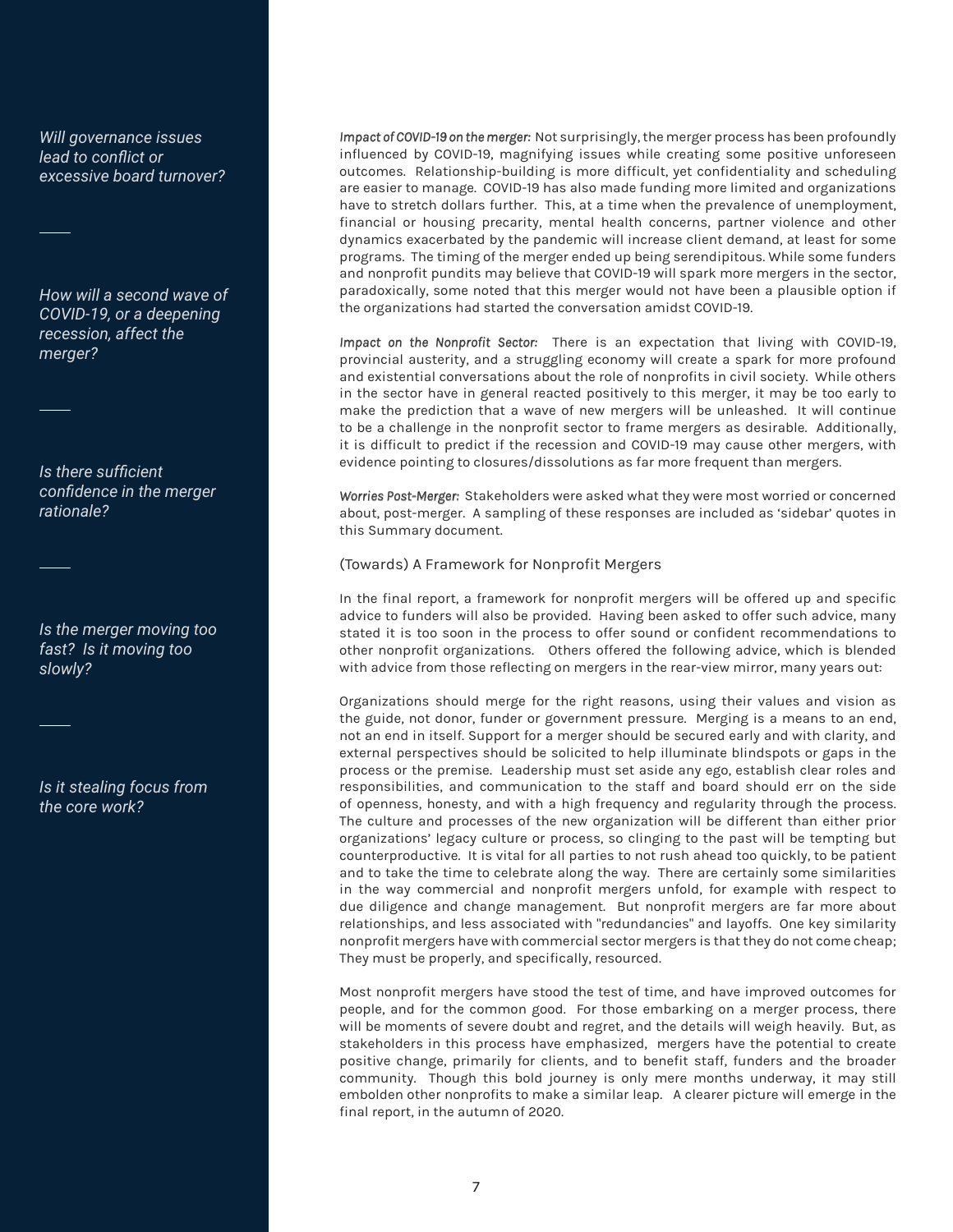## Introduction

This report captures learning and insights from a merger process currently underway between two well-known nonprofit human services organizations in Calgary: Aspen Family & Community Network (Aspen) and Boys & Girls Clubs of Calgary (BGCC). The Institute for Community Prosperity was asked by the BGCC and Aspen to a) document this journey process, looking at questions of strategic fit and process, as well as the governance, financial, HR, communications and cultural aspects of the merger; and b) offer up a framework, based on these insights, surfacing key questions for other nonprofit and human service organizations considering deeper forms of collaboration. The report draws on conversations with a selection of key stakeholders, as well as from the literature on nonprofit mergers and other forms of deep collaboration.

Nonprofit mergers are rare. However, as the effects of the COVID 19 pandemic are profoundly affecting the financial health and governance of nonprofit organizations in Canada, the internal and external pressures for nonprofit organizations to explore mergers and other forms of deep collaboration or consolidation will grow. This pressure may be particularly acute in Alberta, with fiscal austerity and growing recognition of the power of deep collaboration in the service of enhancing the client experience and overall community well-being. As such, there is considerable interest in the broader community on the lessons and insights from this journey, as well as an appetite to learn more about the experience and learnings of non-profit mergers and other forms of deep collaboration in other parts of Canada and elsewhere.

BGCC and Aspen both work to address the needs of vulnerable children, youth and their families, helping strengthen their economic and social resilience. Aspen has tended to focus more on families, with a data-driven community development approach, whereas BGCC has tended to focus more on youth. They share many commonalities, such as integrating trauma-informed care and emphasizing natural supports for clients. Over the past year, the two organizations have decided to pursue a full merger. This merger was in the works many months before the onset of the COVID 19 pandemic.

This interim report documents and explores the key issues, concerns, dynamics, and opportunities that have arisen over the first stage of this merger. It is based on conversations with 25 stakeholders

management, staff, board members, consultants, funders and others with previous merger experience - as well as on a survey of the (albeit limited) writing on nonprofit mergers. A second, final report, after a follow-up round of interviews, will be compiled later in 2020.

#### One Big Door

On April 15, 2020, Aspen and BGCC publicly announced their coming together to create a new, unified organization. Mayor Naheed Nenshi joined a chorus of local funders and community leaders in praise of this bold step. The announcement signalled that the new organization would serve as "One Big Door"; a holistic continuum of services for children, youth and families in Calgary and area. It presents an opportunity to create operational and administrative efficiencies, to provide a more seamless suite of services for children, youth and families, and to enable a greater collective focus on research and evaluation. The new organization, with a combined \$30 million annual budget, will bring the organization closer in scale and geographic reach to other major child and family serving organizations in the city.

This merger is the culmination of months of discussions, negotiations, and analyses. The CEOs of the two organizations, Shirley Purves of Aspen and Jeff Dyer of BGCC, began to explore the idea in fall of 2019. The Boards of both organizations subsequently expressed support for the idea, striking a special committee composed of members of both organizations' Boards. Funders and key donors were then consulted, and some agreed to provide financial support to help finance the merger. The ensuing months saw a variety of due diligence steps undertaken with support from external consultants, including separate financial, legal, and integration analyses, as well as organizational design, culture and values alignment work. Senior Management were bound by a non-disclosure agreement. Managers were informed one week before the all-staff/public announcement and were themselves then bound by nondisclosure. Front line staff were not privy to the information prior to the public April 15 announcement (they received the email notice announcement one hour prior to the public).

#### Nonprofit Mergers in Context

Non-profit human service collaborations and mergers are relatively uncommon. As mergers can come across as an aping of the private sector - with 'efficiencies' being code for layoffs, for example - they are even regarded as taboo, at least in some circles. And, indeed, the experience of others is mixed: they are successful only part of the time, are fraught with logistical, financial, legal and cultural difficulties, yet can be potentially quite positive in their impact to the community, if done for the right reasons, managed in the right way, and under the right conditions.1

The Aspen-BGCC merger is remarkable insofar as nonprofit mergers in Alberta, or in Canada as a whole, are particularly rare. There appear to be scarcely more than one or two mergers of human service organizations in the province.<sup>2</sup> Moreover, this appears to be the largest scale merger of community service organizations in the Calgary region.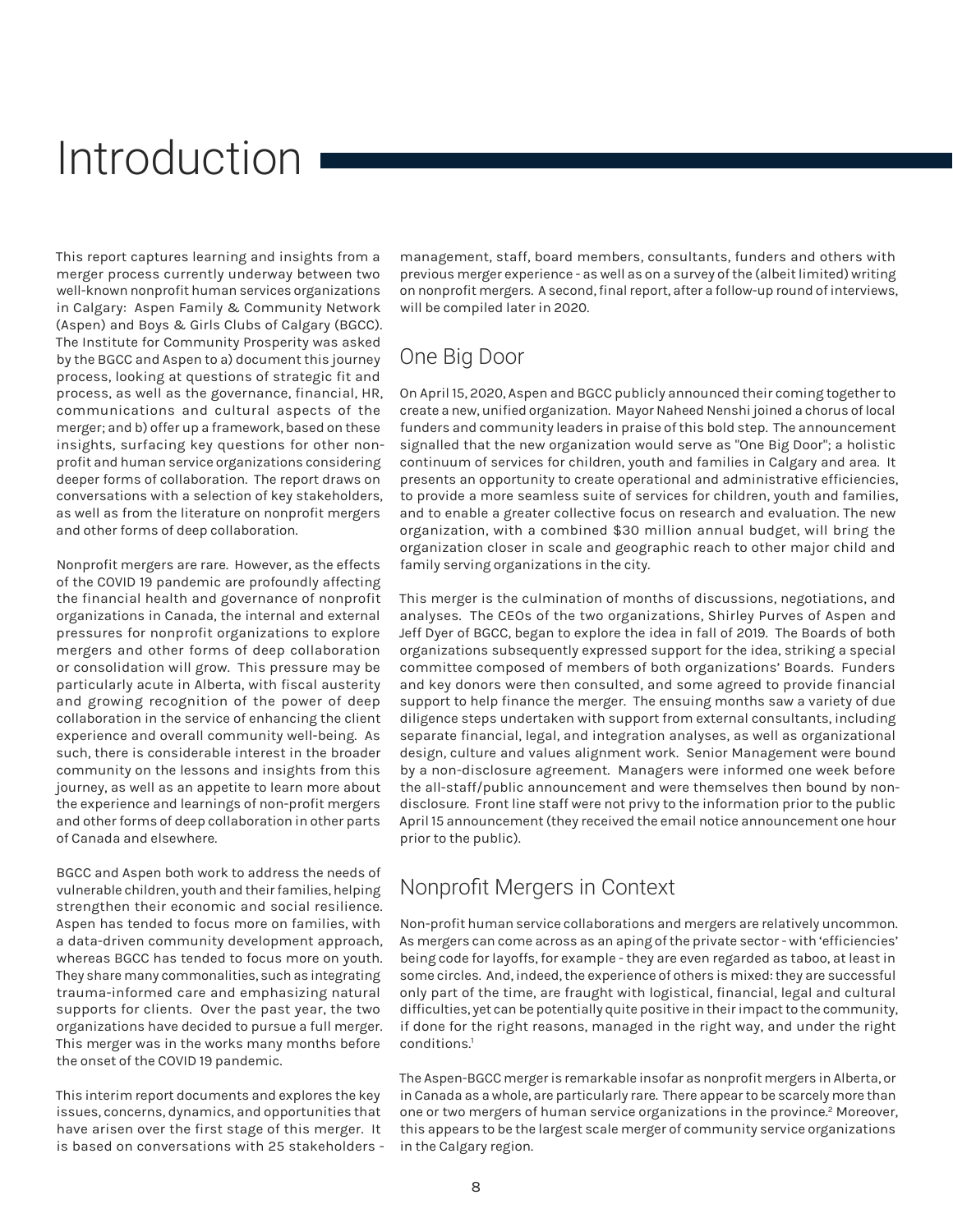The Canadian charitable sector has for many years now been experiencing a 'social deficit'3, a long-term decline in government revenue and donations. The COVID 19 pandemic has accelerated and deepened this social deficit in a matter of weeks, presenting an existential threat to many organizations. While the human services sub-sector has been impacted less severely than 'experiencebased' nonprofits (arts, cultural, sport and recreational organizations), the fiscal impacts are nonetheless severe.<sup>4</sup>

At the same time, there is growing interest in "social R&D", the premise being that there is an urgent need for a much stronger connection between knowledge production and real-world application with respect to improving social wellbeing, community vitality and social sector innovation outcomes.<sup>5</sup> We hope that this report will be a useful contribution to this body of applied knowledge, as well as for other non-profit and human service organizations considering deeper forms of collaboration.

## Methodology

We have conducted the first of two rounds of video-conference-based conversations with key stakeholders involved in aspects of the merger, principally board and senior staff members of both organizations tasked with decision-making and implementation of key milestones and components of the merger, as well as with consultants, donors and others involved in previous nonprofit sector mergers. A list of these conversations is included in Appendix 1. These conversations serve as a pre- and post-merger check-in. The first round focuses on assumptions, intuitions, and expectations, also understanding the key steps, milestones and potential pain points in the initial stages of the merger. The second round will inquire into what actually transpired in the early stages of implementing the merger, and what may lie ahead for the longer term.

We have also consulted both academic and non-academic literature on the topic of nonprofit mergers, with particular regard to human service organizations, as well as a quick scan of the adjacent topics of nonprofit shared service models and deep collaborations.

Please note that this work does not constitute academic research, nor will it lead to an academic paper or presentation at an academic seminar or conference. Rather, this is instead considered the equivalent of a "program review", which is specifically exempted from the requirement of approval from the MRU Human Research Ethics Board. Nonetheless, as the Institute is conducting this work under the auspices of MRU, and in the furtherance of sound inquiry involving human respondents, the key *principles* articulated by the Human Research Ethics Board have been adhered to.

One common limitation of analyses or chronicling of mergers is the presence of "leadership bias", where management and board opinions form the bulk of responses (vis-a-vis front line workers or clients).<sup>6</sup> We have tried to ameliorate this through interviewing a small number of front line staff, as well as by including donors and consultants. However, the perspectives of clients have not been solicited, so it should be noted that this is an important limitation.

#### The Merger

The 'story' of how this merger took shape is crucial to capture. It is important to note, from the outset, that there was no external driver: while funders and donors have expressed strong support, this merger grew out of discussions between the two CEOs, spiralling out from there into wider circles of conversation, planning and due diligence.

### The Impetus

The CEO of BGCC, from day one in that role, had been keen to explore a merger with another youth-serving or family-serving community organization. While BGCC was carrying a modest accumulated debt, this did not appear to be the driving force. Rather, it was the quest for sufficient scale to serve as a high profile 'hub', as well as vertical integration such that the suite of services available to clients is more seamless through various stages of life - from child and youth support through family support.

After approaching a couple of smaller organizations, Aspen was approached. This proved serendipitous as, although Aspen was not looking expressly to merge with any other organization, it nonetheless created an intriguing prospect to significantly scale, enhance their geographic reach, and likewise offer a more seamless suite of services. The CEO of Aspen was planning to retire within the next year, so a key barrier to so many mergers was instantly removed. Although there have been rare examples of co-Director models in merged organizations, it is typically the case that one CEO is inevitably either deemed redundant or demoted. With a retiring CEO, no such dilemma was at play, so the talks could proceed apace.

## Marshalling Support

The two CEOs then shared the idea with their respective boards, receiving strong but cautious endorsement. This removed a second common barrier experienced with many nonprofit merger attempts - board opposition. It is also worth noting that many years prior, a proposed merger of Aspen and another organization was fiercely opposed by the board. In contrast, this time around, many of the directors were actually wildly enthusiastic about the idea, with some having prior experience in corporate mergers and acquisitions. It was also noted that the Calgary Foundation had some weeks earlier hosted a session for boards and senior leaders that helped normalize and build enthusiasm for the potential of nonprofit consolidations.

Key funders and donors were then consulted, all expressing enthusiasm, and some even providing additional financial support. Discreet, separate financing is required for mergers as, just as in the private sector, mergers cannot be done on the cheap. As the next section outlines, there are significant financial, legal, logistical and cultural integration questions and processes that need to be worked out, almost always requiring outside consultants and enablers.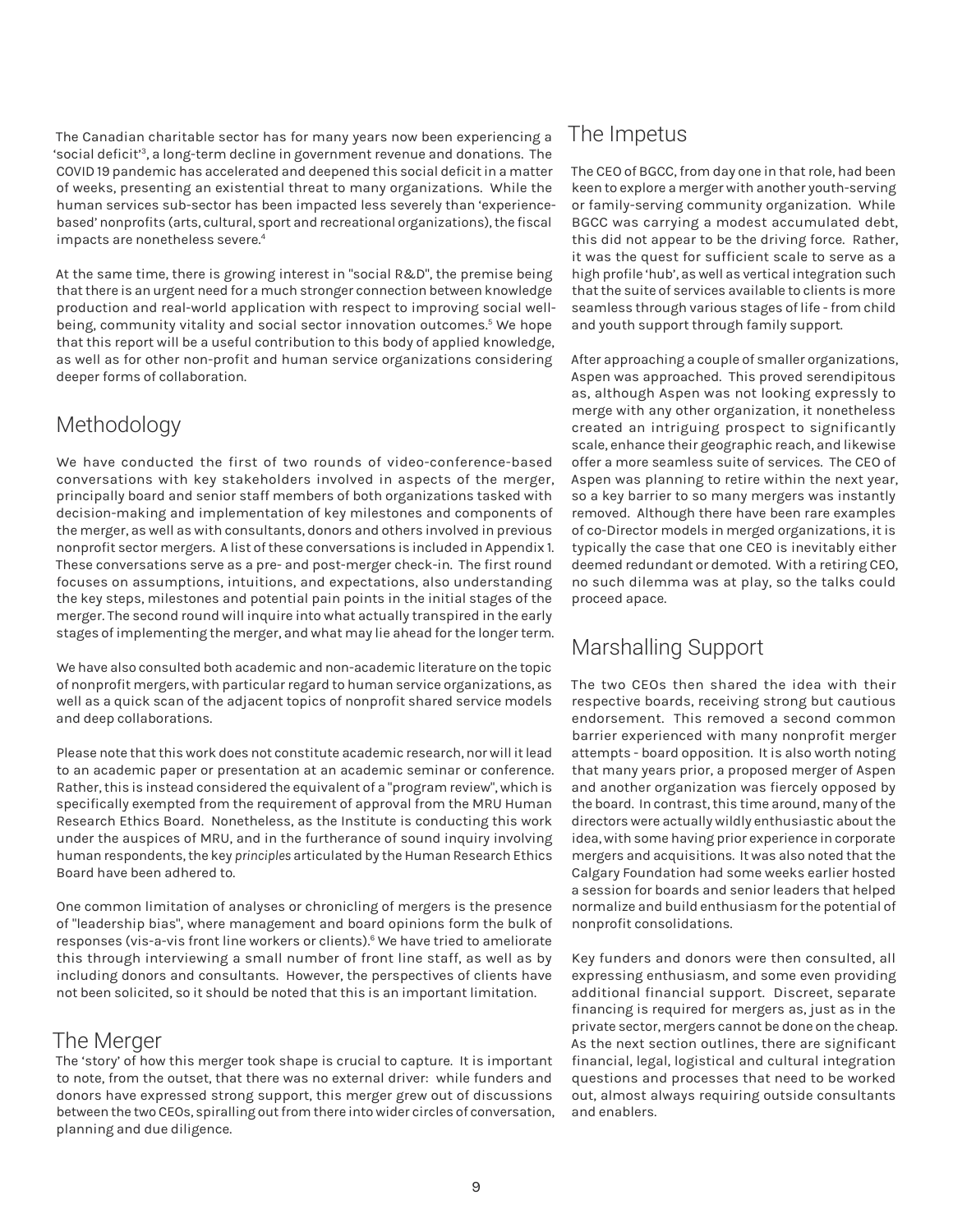#### Planning and Due Diligence

Four members from each board volunteered, alongside three senior staff from each organization, to serve on an ad hoc committee to plan and oversee the initial stages of the merger. A scenario planning and assessment process was facilitated by the firm Turner Strategies in December, 2020. The committee subsequently established a timeline, process, and identified a number of key due diligence steps:

*Organizational Design Analysis:* The firm Above + Beyond, which had worked previously with Aspen to facilitate an organizational planning, succession and change process, helped evaluate organizational design of both Aspen and BCC, determine where synergie could emerge, and map out a transition strategy to combine two legacy structures.

#### *Strategic & Financial Analysis of Amalgamation*

*Rationale:* The management consulting firm PWC was engaged by BGCC and Aspen to perform a high level financial due diligence to assess the viability of the (then) potential merger, focused in particular on identifying major financial issues and risks associated with the merger. The 180 page analysis was completed in February, 2020, providing the basis for the "go" (vs. "no go") decision. PWC has also been engaged to help the organization navigate each business integration process through the implementation phase.

*Legal Analyses:* The law firms Faskin and Borden, Ladner, and Gervais were engaged respectively by Aspen and BGCC in early Spring of 2020. The legal analyses helped each organization map out the bylaw changes, regulatory compliance implications, and contractual implications of the merger.

*Culture Integration:* CultureSmith, which had worked previously with BGCC to support culture and values alignment, supported both agencies to evaluate if the underlying values and behaviours of both legacy organizations were complimentary to support a successful integration process.

The organization was formally legally integrated in June, and a new name for the merged organization will be announced by September.

#### Alignment

The two organizations appear to share much in common:

- Mission: Both organizations are committed to serving vulnerable children and youth, to building confidence and resilience, to transforming lives, and to supporting their clients to be healthy, active participants in their community.
- Revenue sources: Both organizations receive just over half of their operating revenue through government contracts and grants, with another third from foundations or other charities.7
- Programmatic overlap: Both organizations focus on youth economic empowerment and addressing youth homelessness. Both operate group homes and provide mentorship, employment counselling, job skills, and links to work experience for at-risk youth.
- Intervention philosophy: Both organizations employ natural supports, trauma-informed care and housing first frameworks.
- Geographic scope: Both organizations have locations in various parts of the city, though the combined entity will have an even more comprehensive geographic reach.
- Physical assets: Both organizations occupy a combination of owned and rented properties.

There are also some critical differences:

- Size: BGCC is nearly twice the size of Aspen, in terms of expenditures, revenues, and human resources. That said, neither are small organizations: Aspen, at just over \$11 million in annual expenditures, employs nearly 130 staff (full time, part time and casual) and BGCC, at just over \$20 million in annual expenditures, approximately 230 staff.
- Brand recognition: The "Boys and Girls Clubs" brand has been around since the start of the Second World War. It is known North-America wide, and enjoys star spokespeople and supporters. Aspen, though well-known locally, is a brand scarcely three decades old.
- Population served: Aspen serves families, for example through a variety of parenting focused programs. BGCC is comparatively more youth-focused.
- Programming divergence: Aspen tends to work with entire families and employs a community development lens. BGCC's emphasis tends toward *individual* youth empowerment.
- Data-driven operations: Aspen places strong value on, and investment in, data-driven decision-making and evaluation.
- Organizational structure: Aspen tends to have a relatively 'flat' organizational structure, with only one intermediate level of management between the CEO and frontline staff. BGCC has additional tiers/layers of management. Additionally, Aspen tends to remunerate its frontline staff at a higher rate than BGCC.
- Communications style: While both organizations are active on social media, Aspen's communications tend to be more earnest and cerebral, whereas BGCC has a more youth-focused, 'fun', 'snappy' approach.

We asked respondents specifically about strategic fit, which provided nuance to the above assumptions. This will form the start of the next section, the key learnings and insights.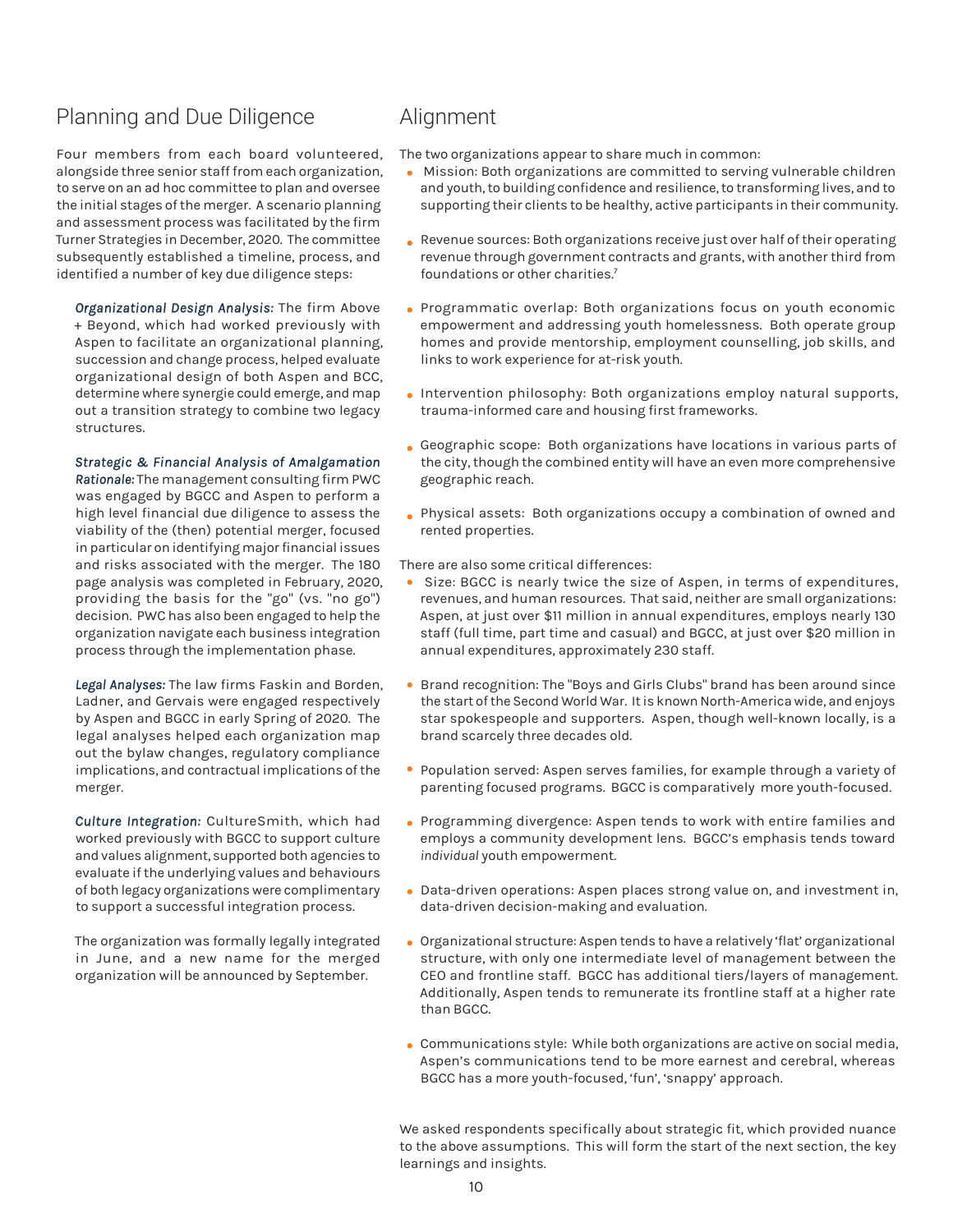## Learnings & Insights

The learnings and insights gleaned from the conversations, supplemented by the literature, are captured in this section. Overall, while stakeholders generally agreed that the *why* of the merger is both clear and compelling, the questions of *how* the merger would actually unfold are more vexing. As such, these are broken down into three main sections, according to the stage of the merger process:

Stage 1: Considering the Merger • Stage 2: Integration Planning • Stage 3: Reflection and Evaluation

Within each stage, a set of key themes or issues are identified. For each, the focus remains on the particular experience of the Apen-BGCC merger, but we have attempted to integrate what we know from others' experiences in nonprofit mergers elsewhere.

## Stage 1 - Considering the Merger

### Strategic Fit

To what extent is this merger driven by convenience, by external drivers, or by an authentic 'fit' between the two organizations? This is the first question explored in the conversations with stakeholders. In the previous section of this report, a sketch of how the organizations 'line-up' is provided. This alignment appears strong on many fronts, though there are important points of divergence. It turns out that many of these points of divergence are perceived not as hurdles, but as complementary strengths, as outlined in the graphs that follow in their respective sections.<sup>8</sup> These charts are visual representations of the qualitative information of conversations with stakeholders, with governance and culture standing out as areas of where perspectives vary more significantly.

Indeed, stakeholders emphasized that the strategic fit of the two organizations is strong. Conversation participants were asked to rate the overall perceived strategic fit between the two organizations on a Likert scale. The average response is 3.9 out of 5, with 5 representing a perfect fit. The median and mode response were both 4. Moreover, most stakeholders felt that this fit is at the core of the merger, which bodes well for its long-term success.

By merging, the new entity would be able to combine the breadth of Aspen's family services with the depth of BGCC's youth services and reduce the need for individual members of the same family to interact with different agencies. Some interviewees emphasized that there is no such thing as a *perfect* fit in mergers, but that these two organizations were as close as could be hoped for because the rationale is to improve the experience for clients.

Interestingly, despite this strong strategic fit, Aspen and BGCC did not have a history of working together before the merger. Previous experience collaborating or partnering is a strong predictor of success in other nonprofit mergers, so this is one area where they may be 'flying blind' to some degree.<sup>9</sup>

Additionally, neither organization is experiencing a significant crisis - including financial - that would predict a merger as an alternative to shutting down.<sup>10</sup> Some have said this is a "self-fulfilling myth" that mergers happen because an organization is failing.<sup>11</sup> While some stakeholders suggested the increasingly austere funding environment may have contributed to the decision to merge, there is significant agreement that the merger is driven by a desire to serve clients more effectively and efficiently.

#### Why Merge?

The key concerns that led to the exploration of the merger is removing barriers to client access and finding financial efficiencies in an increasingly challenging funding environment. Conversation participants were in agreement that other forms of collaborations would not have addressed either problem.

In the nonprofit sector, clients face the challenge of having to retell their story when they interact with a new agency. Although meant to protect clients, requirements to ensure confidentiality can create barriers, and even with other forms of partnerships, there are limitations to how much this barrier can be addressed. Merging the two organizations ensured that, with clients' consent, information could more easily be shared when accessing different programs or services within the new organization.

Additionally, with the combined effects of the aforementioned social deficit, Provincial budget austerity measures and the impact of COVID 19, nonprofits face unprecedented financial uncertainty. Reducing costs without impacting service-delivery is a delicate balance. While nonprofit mergers do not generally see significant cost-savings, as evident both from the literature<sup>12</sup> and interviewee comments, there is an opportunity to reduce duplication of some roles or reduction in rental spaces. Other forms of collaboration would not likely result in costsavings and can even be more expensive over the long-run to implement and manage than a merger. For example, collective impact initiatives can be effective for campaigns or for achieving communitywide strategic objectives, but they are time and resource intensive over a (typically) very long period. Similarly, shared administrative platforms can be a great solution for smaller/younger organizations, but generally make little sense for mature mediumand large-sized organizations.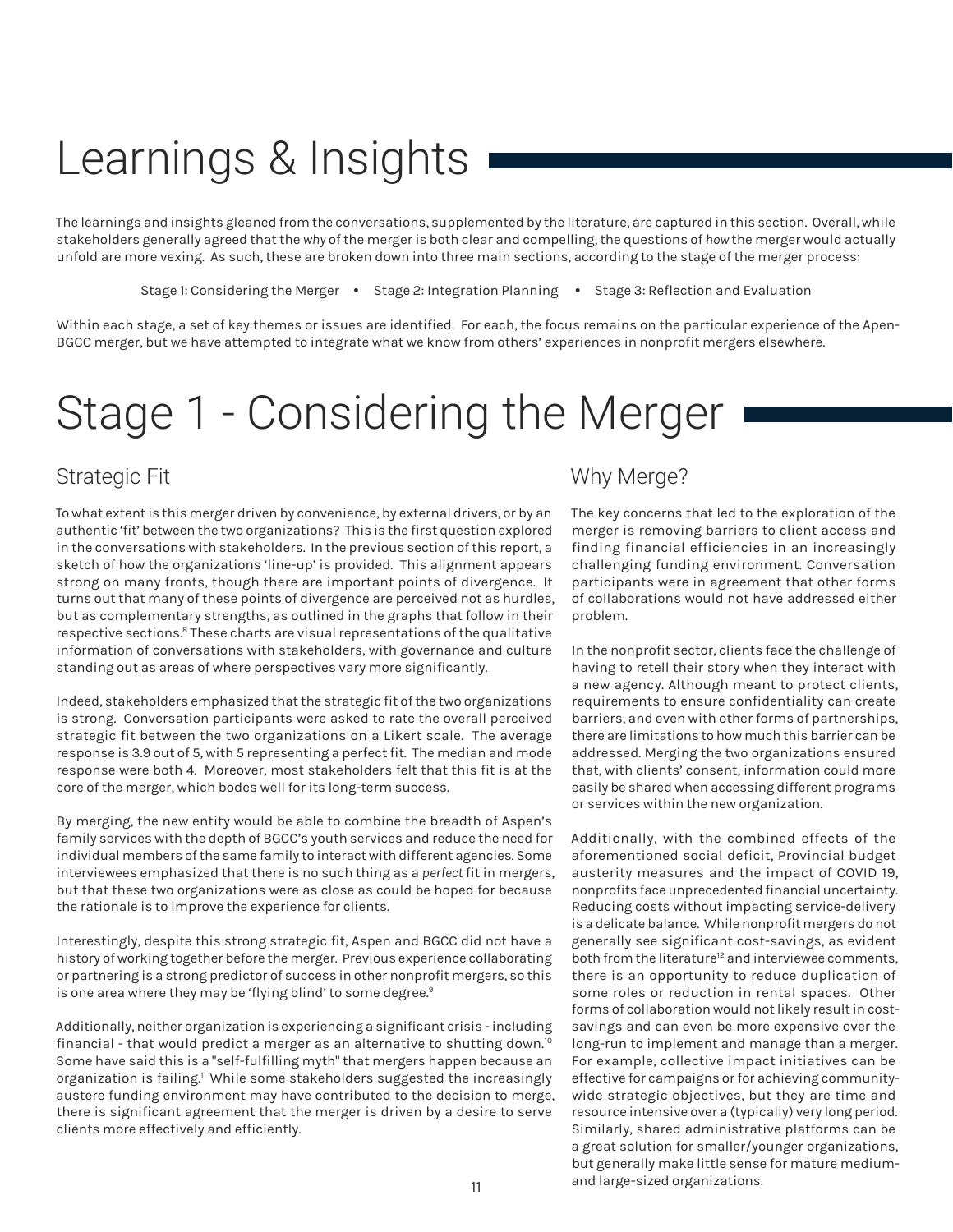## CEO Selection - From 2 CEOs to 1

Nonprofit management experts recommend that mergers be planned for when a CEO position is vacant<sup>13</sup> or about to be vacant. In a similar vein, stakeholders noted that the impending retirement of Aspen's CEO is an opportunity that made it timely and 'safer' to consider merging. There was already an expectation that the CEO was going to change, so it appears that the merger represented more of a slight shift rather than a large and unexpected change that might have occurred if the merger did not coincide with the CEO's retirement.

While the planned departure of Aspen's CEO is also described as a factor in easing the merger, this is not guaranteed. The impending departure of a CEO is a common occurrence that may simplify the merger process<sup>14</sup> if there is not an "obvious or available internal successor."15 However, organizations often have a succession plan in place, either explicit or implied, so a CEO's departure may open a conversation but not make the merger process easier overall. Additionally, it is regarded by some to be a myth that mergers are more challenging unless one CEO is already transitioning out,<sup>16</sup> so while the departure of a CEO could potentially streamline the merger process, organizations should not wait for a natural vacancy to occur before contemplating a merger.

## Funder Roles & Expectations

From the interviews, the merger is not mandated by funders, though the decision to merge is influenced by the financial environment and the restriction of funding. Nonprofits face a competitive market for resources and finding efficiencies by reducing duplication is seen by the merging organizations as an opportunity to improve their financial outlook. Funders who participated in conversations leading to this report were enthusiastically in support of the merger. Some even provided funds to start or help facilitate the merger process.

Funder enthusiasm for mergers appears to be critical in most other nonprofit mergers, with an oft-repeated caveat that their role is to support - not drive, force, or cajole - mergers.<sup>17</sup> Organizations are more likely to be receptive to positive encouragement and financial incentives to merge *once they deem it to be in their own strategic interests* rather than propagating often simplistic narratives about the need to "eliminate duplication"<sup>8</sup> or restricting funds for organizations who do not successfully merge as a punitive measure. Even financial incentives to merge should be carefully managed, and must at minimum recognize that, when factoring in the legal costs, human resources costs, and other forms of due diligence, mergers are expensive.

The most prevalent theme in the interviews related to funding is a concern that the overall amount of either (or both) grants or contracts would decrease postmerger due to perceived efficiencies. This is especially so because Aspen and BGCC share many of the same funders. This "merger penalty", where the new organization ends up receiving less funding (per client or per unit or as a ratio of operational expenses) after the merger,<sup>19</sup> is a problem that the organizations have anticipated and worked to informally mitigate up-front. That said, there were no guarantees that funding would remain the same. While some have argued that the merger penalty is an "urban legend"<sup>20</sup> other research has confirmed that funders pull back after the merger.<sup>21</sup> Regardless, the fear that funding will be cut is a prevalent and rational concern for nonprofits considering a merger.

The concerns present in the BGCC and Aspen merger reaffirm recommendations that have been put forward by others researching nonprofit mergers that call for written confirmation of continued funding post-merger from funders.<sup>22</sup> At this point in the process, it is unknown how funding may or will change, though the hope is that the new organization will be able to maintain current funding levels and reinvest any savings from the merger back into the organization. To promote mergers in the future, funders can separately support merger explorations, the one-time additional costs associated with amalgamation and integration, and provide written assurances of non-punitive stable funding for a reasonable period thereafter.

### Role and Use of Consultants

There is general agreement that engaging external consultants is beneficial for nonprofit mergers, which is consistent with the literature on nonprofit mergers,<sup>23</sup> though the rationale for why to use consultants differed between stakeholders. Some viewed consultants as essential to providing expertise the agencies did not have themselves, which is consistent with research on other mergers, <sup>24</sup>while others emphasized the need for consultants to validate some of the work the agencies had already completed (or were otherwise capable of completing) in-house. At minimum, consultants played a facilitative role: They appear to have empowered both organizations by asking the right questions, uncovering blindspots and illuminating the process ahead, rather than doing the work for the organizations.

Although some have noted that consultant neutrality is essential for mergers, <sup>25</sup>in this case it was a priority to bring on consultants that had already worked with either one or both organizations. Conversation participants mentioned that engaging known, trusted consultants helped reassure each organization that their interests were protected. It is also noted that news of the merger is more positively received by staff because known consultants were used, and that using specific consultants had been non-negotiable in some aspects despite some expressing a preference for accessing more local agencies or not using consultants. The comfort that this compromise strategy brought to the process appears to have been significant, and likely outweighs the "neutrality"of bringing in a consultant that neither party had previously worked with.

Acquiring consultants for each stage of a merger can also be financially challenging, and absent dedicated resources for the merger itself, nonprofits must rely on pro bono services where possible.<sup>26</sup> Although it is possible in this merger to acquire some of the necessary consulting services for free in this case, there is always a risk that it can affect the quality of the work.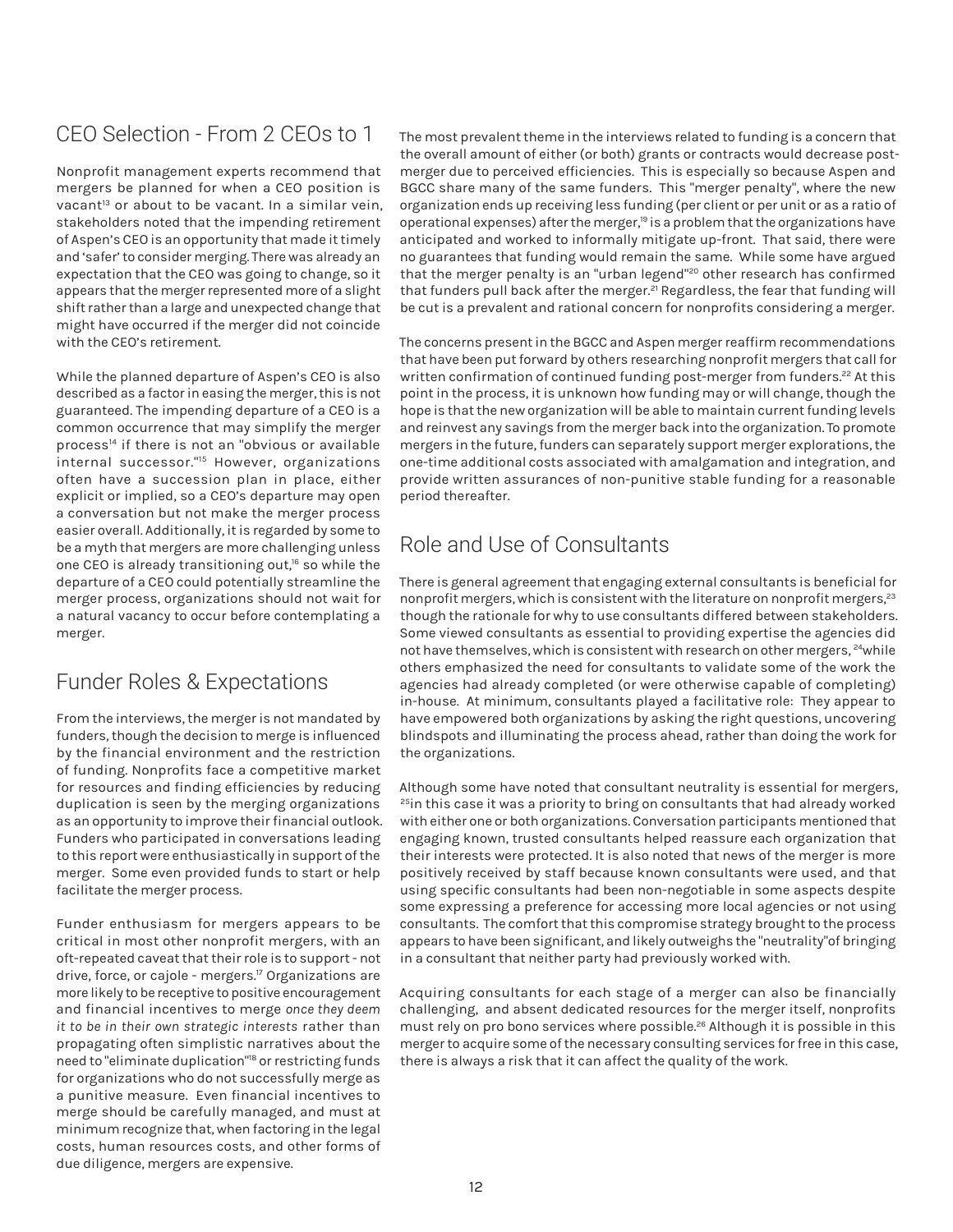## Stage 2 - Integration Planning

#### Clients and Programs

A strong recurring theme among the stakeholders is the observation that the two organizations had complementary differences, differences that would strengthen each other's work within a merged organization. However, the nature of what those differences were depended on the position either within or external to the organizations. Some saw the programs as targeting similar client demographics, but with unique approaches, where others saw the inverse - i.e. no overlap in clientele but a similar approach to the work.

#### *"It's actually our differences where we are able to create a bigger continuum of services for people that made it such a good fit."*

There is general agreement that the philosophies of each organization and the skills required of staff members were compatible, and that merging would fill gaps that existed within each organization. This reflects nonprofit merger specialist Thomas McLaughlin's observation that "the single most compelling reason to merge nonprofits...is to tap into complementary strengths."<sup>27</sup> While BGCC brought depth in their work with youth, Aspen provided breadth in their approach to serving families and communities.

Being able to recognize how programs were complementary, even if they were unique, also appears to have inspired excitement among interviewees regarding the potential benefits of the merger and how each organization would utilize their strengths. While research suggests that each of the merging organizations are bound to protect their particular approach,<sup>28</sup> at this early stage the consensus among stakeholders emphasized not just a willingness but an eagerness to blend their approaches into a more holistic approach, thereby improving the client experience and access to services.

*"I'm finding that between organizations, we put youth and families through a scavenger hunt of 'we can do this for you, but I'm going to refer you here.'"*

#### Human Resources

Human resource (HR) issues - potential layoffs, promotions or demotions, compensation and benefits levels, and office conditions can be expected to be among the most contentious issues in a merger. Indeed, at this stage in the merger process, human resources is described as a one of top concerns or the only concern among staff. Two HR issues in particular rose to the surface: 1. The differences in organizational structure and compensation; and 2. Striking an appropriate balance of representation at all levels from each organization in the new merged entity. It is also noted that the organizations faced reconciling different pay structures, where salaries were higher at opposite ends of the organizations, and one organization had more levels of management in their

## Client Focus / Population Served



### Programmatic Priorities



structure. Carefully addressing human resources is essential in mergers, as it can cause staff anxiety or contribute to poor morale.<sup>29</sup> For this merger, differences in structure and pay inequities were planned to be resolved by raising compensation of front line staff to the higher rate, which is a common practice in mergers,30 and removing a level of management in favor of a flatter structure.

#### Information Systems/Data

Another typical stumbling block is largely here recast as an opportunity: the potential benefits of merging information technology (IT) and data management of the organizations is identified by many interviewees as a highlight of the merger. The systems were described as being very similar and the desired capabilities of software is largely the same between the organizations. Aspen had already been using a software program BGCC planned to adopt, which reflects one of the possible benefits organizations may obtain when they merge.<sup>31</sup> While this presented a unique opportunity to inherit a system already in use and benefit from staff experience with the technology, interviewees also noted that these benefits will not be realized as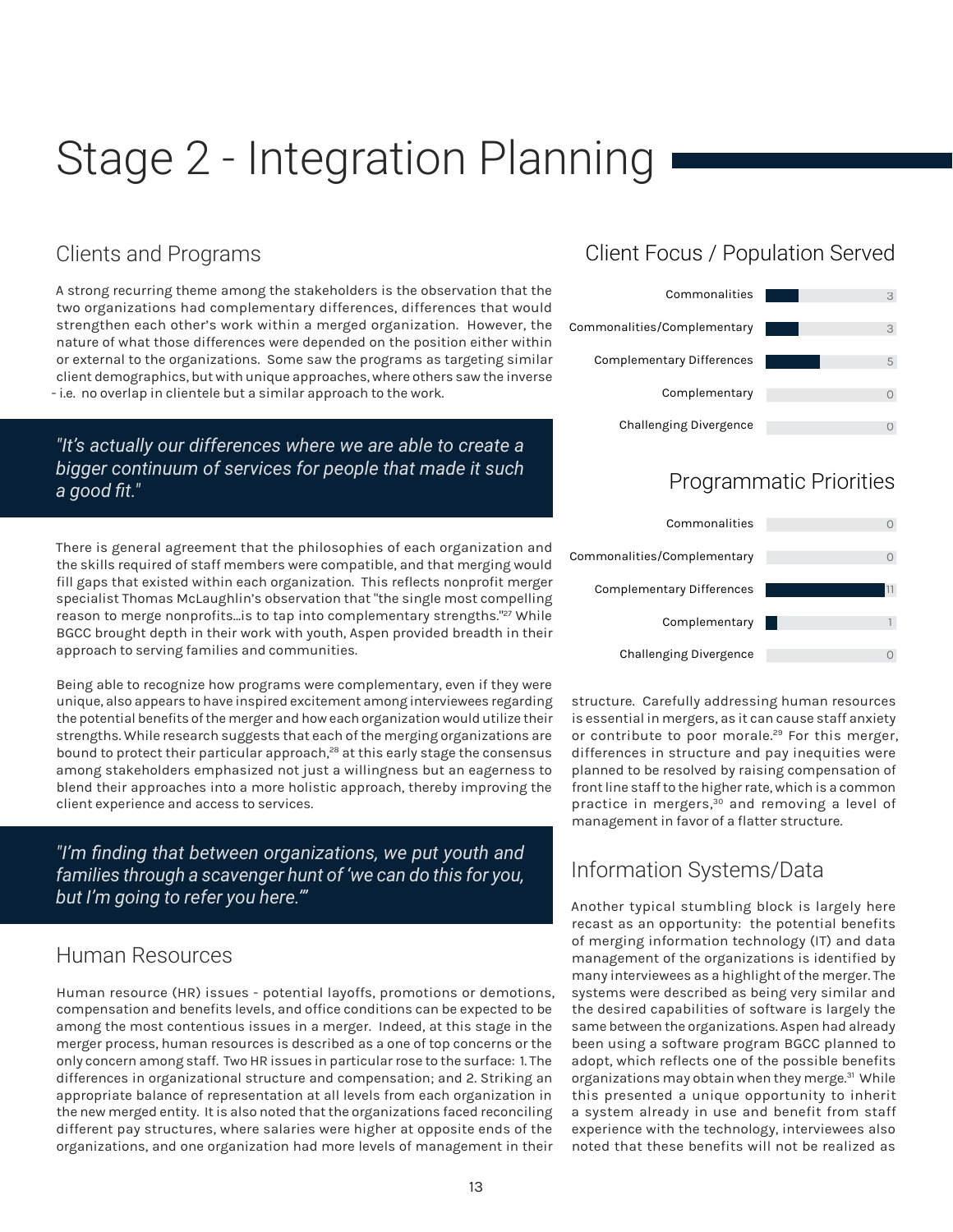quickly as hoped because integrating systems will still take time and some systems might have to be replaced altogether.

Additionally, IT is usually difficult to invest in for nonprofits,32 as the interviews echoed, and this can impact program evaluation and measuring success. The merged entity hopes to be able to deliver research-informed services to benefit clients, and data will help in assessing outcomes of the merger. Raising funds to integrate systems and achieve the data-informed processes the organizations want to implement may be difficult despite it being in the best interests of stakeholders. To be able to assess the impact of the merger, funding will be required to ensure systems are integrated and data can be collected for evaluation.

#### Governance

Boards stop mergers dead in their tracks. Or, at least, that is the common experience of many nonprofits who dabble in early merger discussions.<sup>33</sup> In contrast, both boards were not just amicable to the idea, but for the most part hugely enthusiastic. Many long hours of volunteer time have already been put into the merger effort, from both boards. Yet, some still identified governance as the biggest hurdle to this merger's success. One challenge identified is setting aside personal egos. Given the nature of board work as "an act of giving, it may seem strange", as McLaughlin observes, "to say that board members operate egotistically."34 Indeed, interviewees were surprised by how difficult this can be for the board. Members needed to set aside previous alliances and their stake in the outcome of the merger, but this is seen as a challenge because boards are emotionally attached to their organization's brands and identities.



It was also noted that reconciling differences between the boards is challenging. Similar to other areas, the overall values of the boards matched well, but issues such as size, membership, specific roles and workload were problems the groups had to navigate. Both boards were described as "hands-on", though Aspen's larger 14 person board relied more on committees while the smaller BGCC 9 person board

completed more work as a full board. The BGCC board had plans to move to a more committee-based model, which may have influenced how the boards were able to resolve their differences. The boards resolved the issue of board size by carrying forward equal members from each legacy board and planning to bring on two new board members with no previous ties to either organization as soon as possible.

Interviewees recommended addressing these problems by refocusing on the mission of the organizations and the vision for the merger. It was also noted that governance is a small piece of the organization, and disagreements over board size or composition should not be what causes the merger to fall apart these should be properly thought of as low stakes, low risk issues, yet can grow malignant if not treated proactively. It is important not to tie the hands of the new board in advance with too many rules and regulations, as the new board must have an opportunity to make decisions afresh and have its own generative space.

Other governance factors mentioned were pre-existing trust and timelines for the merger. The strength and engagement of a board prior to the merger is noted as a factor that contributed to the trust others had in the process. Interviewees also noted that timelines for board work need to be carefully considered since management and governance often operate at different speeds. The board may need to meet more often,<sup>35</sup> or the merger process may need to slow down or compensate for the board's voluntary nature.

5

 $\Omega$ 

 $\Delta$ 

1

3

1



Commonalities/Complementary

Complementary Differences

Challenging Divergence

Complementary

Cannot be Defined

*"There are so many times we have to be conscious of the 'us and them' mentality. We do it this way and they do it that way. That will be the biggest barrier in us being successful."*

Perspectives on the compatibility of the organizational cultures varied most widely of all the factors identified as potential complementarities or challenges, as the graph above indicates. Some are anticipating the integration of the two cultures will proceed smoothly, while others see more of a challenge ahead. While the overall purpose of the two organizations is similar, the nuances of the respective cultures may not line up. Even small differences barely perceptible to an outsider can loom large - the "narcissism of small differences", to use Sigmund Freud's famous phrase. Fears have been expressed by some of a loss of the nuanced practices, routines and behaviours that make up organizational culture, which is a common source of lingering or simmering staff opposition to mergers elsewhere.<sup>36</sup> Questions about reporting and leadership styles were raised, which can also impact culture.

Additionally, some noted that there are limitations on how well you can predict how cultures will line up in advance. While both organizations have intentionally worked on building their cultures with resources or consultants prior to the merger, the cultures may not (or perhaps even should not) carry over to the new organization. The merger can be expected to create changes that lead to the development of a new culture and/or the leadership will intentionally work to redefine the culture.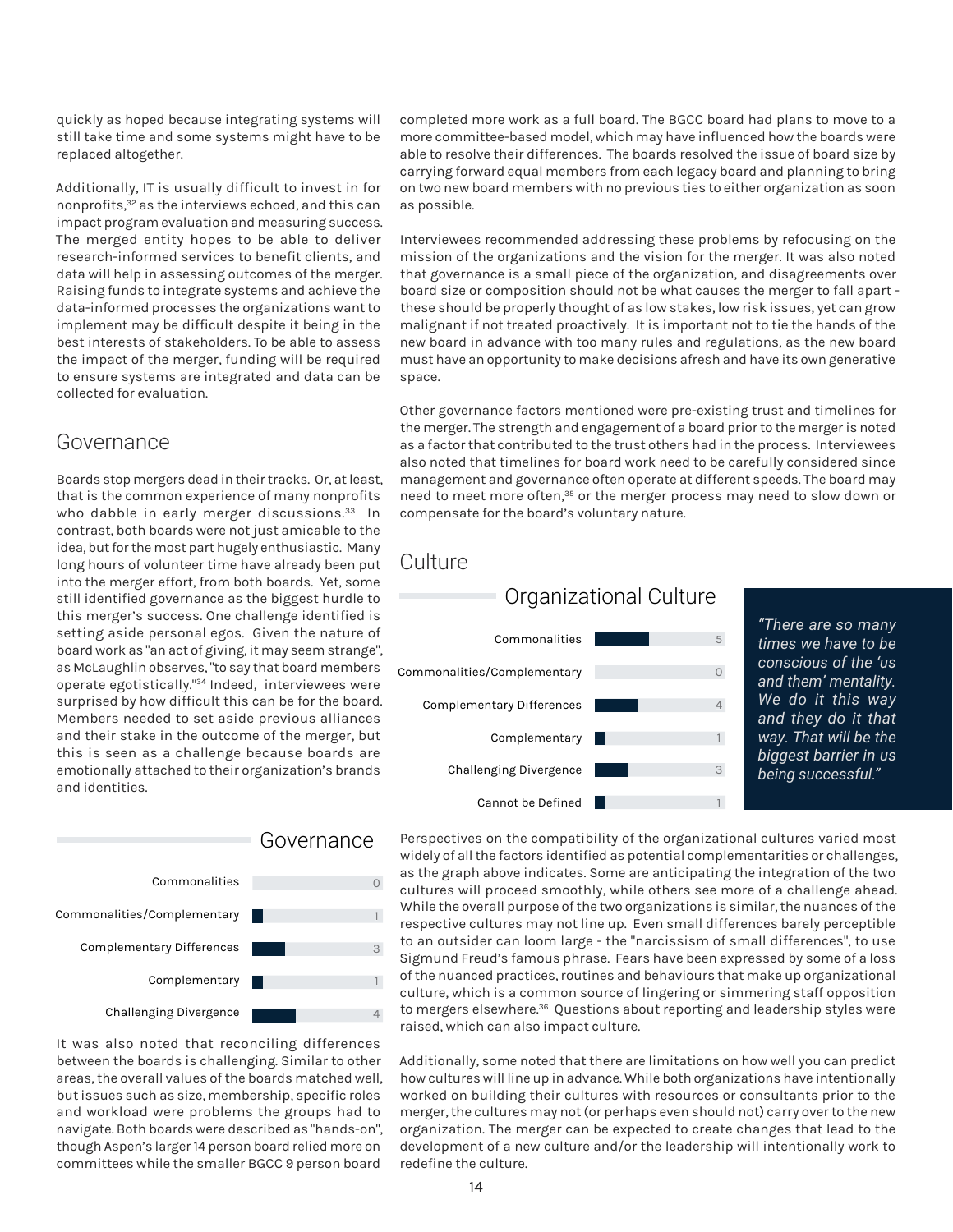## Space and Physical Locations

An unexpected theme that arose voluntarily from a number of stakeholders staff in particular - is concerns about space. Both organizations own and rent a variety of office and program spaces, including some high quality spaces that staff have come to value strongly. Space has been described as an "often overlooked factor behind an effective merger",<sup>37</sup> and indeed here it may prove to be an important point of contention if not handled deftly. While COVID-19 has shifted our approach to space, it is not clear how our relationships with physical locations and work spaces may change. There is an "inescapable element of psychological attachment to certain places"<sup>38</sup> that may be reduced or intensified due to COVID-19, but at the time of writing, some interviewees wondered how space issues would be reconciled.

In addition to staff spaces, the merger could impact client access. Expanding services to be closer to the places of origin for families is seen as a potential benefit of the merger, and there is a particular emphasis on continued access to smudging spaces for ceremony.

### Branding

Addressing the branding of the new organization is described by some interviewees as an opportunity to provide more clarity about its work and focus, though there are significant risks in rebranding. It will be a challenge to accurately reflect and communicate the work of both organizations in a new name that is clear and concise. But it remains an exciting opportunity, as there are challenges associated with each of the legacy organization's names. Aspen is well-known within the nonprofit sector, but does not have significant name-recognition with the broader public. Comparatively, while BGCC has a long history and public awareness of its brand, not many are convinced that the public actually knows what BGCC does. Moreover, its name no longer accurately reflects the age-range that it serves, nor is it inclusive of non-binary or gender diverse individuals. BGCC itself is keen to point this out, noting again the opportunity presented by a new name and brand. Additionally, it is noted that rebranding may impact the new organization negatively if stakeholders had a strong affinity to BGCC's time-honoured international brand. Some interviewees suggested the possibility of keeping the BGCC name for specific programs to keep these benefits, though this would not help with the non-binary inclusivity puzzle.

There is also confusion at the merger announcement over the phrase One Big Door: Is this intended to be the title of the new organization, some wondered, or perhaps it was a trial balloon?

#### *"Our biggest hurdle is going to be people knowing who we are and what we do really concisely."*

The experience of the organizations in this merger reflects the difficulty of managing the "highly emotional" issue of the brand,<sup>39</sup> which requires "humility and deep investment in communication before, during, and after" to retain stakeholder support.<sup>40</sup> It will be important to capture the experience of the new organization's rebranding after the new name is announced.

## Communications with Merger Stakeholders

An important consideration in mergers is deciding when to bring each stakeholder group into the conversation, and customizing communications to meet their unique needs.<sup>41</sup> An overarching theme in mergers is the need for confidentiality during negotiation, though it has been argued that there is less financial risk for sharing information about the merger with stakeholders than exists in the forprofit realm.42 An important consideration, rather than financial risk for disclosing the merger too soon, is that "stakeholders may react negatively to the news unless they are approached privately first." 43Therefore the order and format of communications to stakeholders requires careful consideration.

#### Funders and Donors

Organizations have frequently been found to struggle with managing communications with donors as the merger process is conceived and unfolds.44 Some mergers actually require funder endorsement to proceed.<sup>45</sup> While not required in this case, ensuring a priori support from donors is important, not merely to show good faith, but because donors have been shown to have the power to shut down a merger,<sup>46</sup> or to otherwise withdraw their support from the organizations. Funders and donors, including governmental contractors, were brought into this merger conversation very early on, and their advance consent was solicited. Funders consulted for this report were all supportive of the merger. This has been essential to moving ahead. However, as noted above, there are anticipated concerns about how branding and a name change will affect stakeholders - particularly individual donors who may have their own preferences.

#### **Staff**

Aspen and BGCC managers who had not been a part of merger negotiations were informed of the merger at an online leadership meeting, with frontline staff being informed one week later (April 15) via a video email announcement. A series of townhall conversations with staff took place shortly after this.

*"I was two feet in from the day they told me. I've had some wavering moments of 'what are we doing' but for the most part it's all been positive."*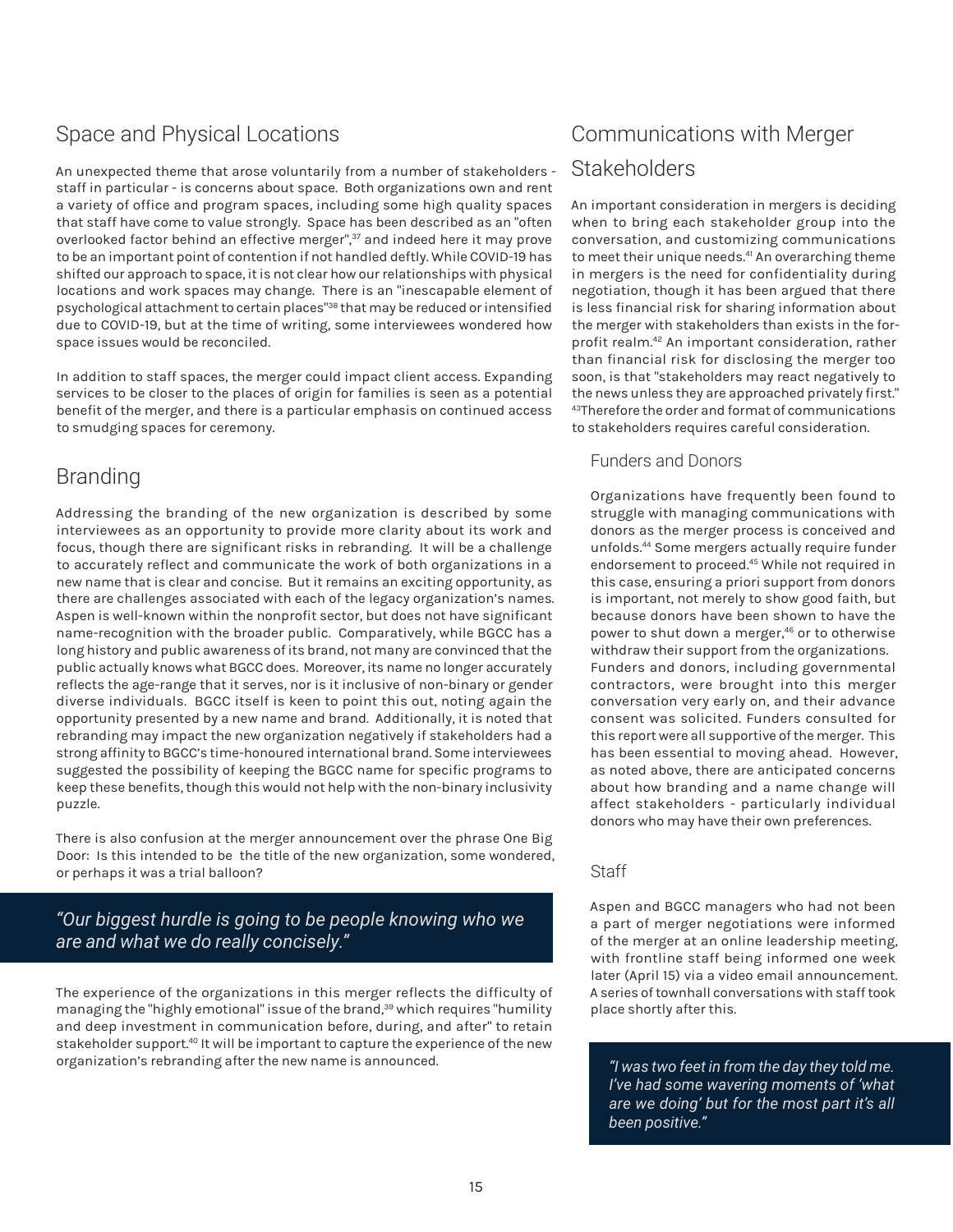Reactions to the announcement ranged from fear to excitement, though few said they were surprised. BGCC had notified staff a year earlier that a merger was a possibility, which made the news less surprising to their staff, yet Aspen staff also noted that they were not very surprised by the announcement. A key element apparent from the interviews that affected the reaction of Aspen's staff appears to be staff trust in management and their board. It may make sense to inform staff earlier in the process, and prioritize communication over confidentiality, but if that is not possible then it is important that there is a high level of trust between staff and the leaders of the organization.

Interviewees noted that many were positive and hopeful about possibilities created by the merger, though there were fears about job security and loss of culture. Mergers are likely to cause anxiety for staff,<sup>47</sup> so it is critical to anticipate and mitigate concerns as early as possible. One recommendation to achieve this is being honest, even if that meant acknowledging that not everything is figured out yet.

COVID-19 and remote work changed how the news was communicated to staff, and the shift to virtual town halls had positive and negative implications. While some noted this essentially removed "water cooler talk" that might escalate fears about the merger, others said it is more difficult to gauge reactions because checking in had to become much more intentional. One potential communication issue raised is ensuring consistency and transparency in the information provided to staff. It is important that updates are shared with both groups of staff concurrently to ensure staff hear the same amount of information at the same time. This will help to prevent a perceived imbalance between the two groups, with one group feeling that they are missing an important piece of information.

#### Clients

Clients were notified through the April 15 public announcement and a series of personal followup calls. Interviewees stated that some clients asked how they might be impacted by the merger and if services would change, which is a reasonable expectation, common to virtually all nonprofit mergers.48 Some clients asked if their existing frontline staff contact would continue working with them. This is especially relevant for programs where staff had built trusting relationships with staff or had to complete agency-specific training programs. There were also concerns about the possibility of losing

clients who had intentionally chosen a specific agency for its reputation. It is also noted that clients believed in the decisions being made because they trusted the organization.

Perceptions of how clients were reacting to the news varied based on the distance of the stakeholder from the client experience: further from the front-line of services respondents assumed that either clients would not likely be concerned or would be likely to embrace the seamlessness of service - the "One Big Door" envisioned. While some noted that clients may not be aware of the merger because they are focusing on addressing their own concerns, others suggested that clients may not actually be aware of the organization that runs the specific program they are involved in. Rather, the sub-brands - Avenue 15, Bricks 4 Kidz, or 1000 Voices, for example - likely have more recognition to clients than the organization brand. To help staff respond to client questions that may come up, it may be beneficial to have a robust set of answers to client questions that are public so staff can reassure clients. Again, the limitation here is that the client perspective for this report is gleaned second-hand.

#### Other Stakeholders

There are additional stakeholders groups who should be considered in a nonprofit merger communications plan, if applicable, including organization volunteers,49 local media, local politicians, social media influencers, or other nonprofit or human service organizations that the agency already partners with. The influence of external non-client, non-donor stakeholders is becoming increasingly important, as factors such as social media have increased the power that these groups have.<sup>50</sup>

*"This is an opportunity to be true to what we have started. To demonstrate the level of trust we're asking our stakeholders, our families, and our youth to have in us that this isn't going to change anything."*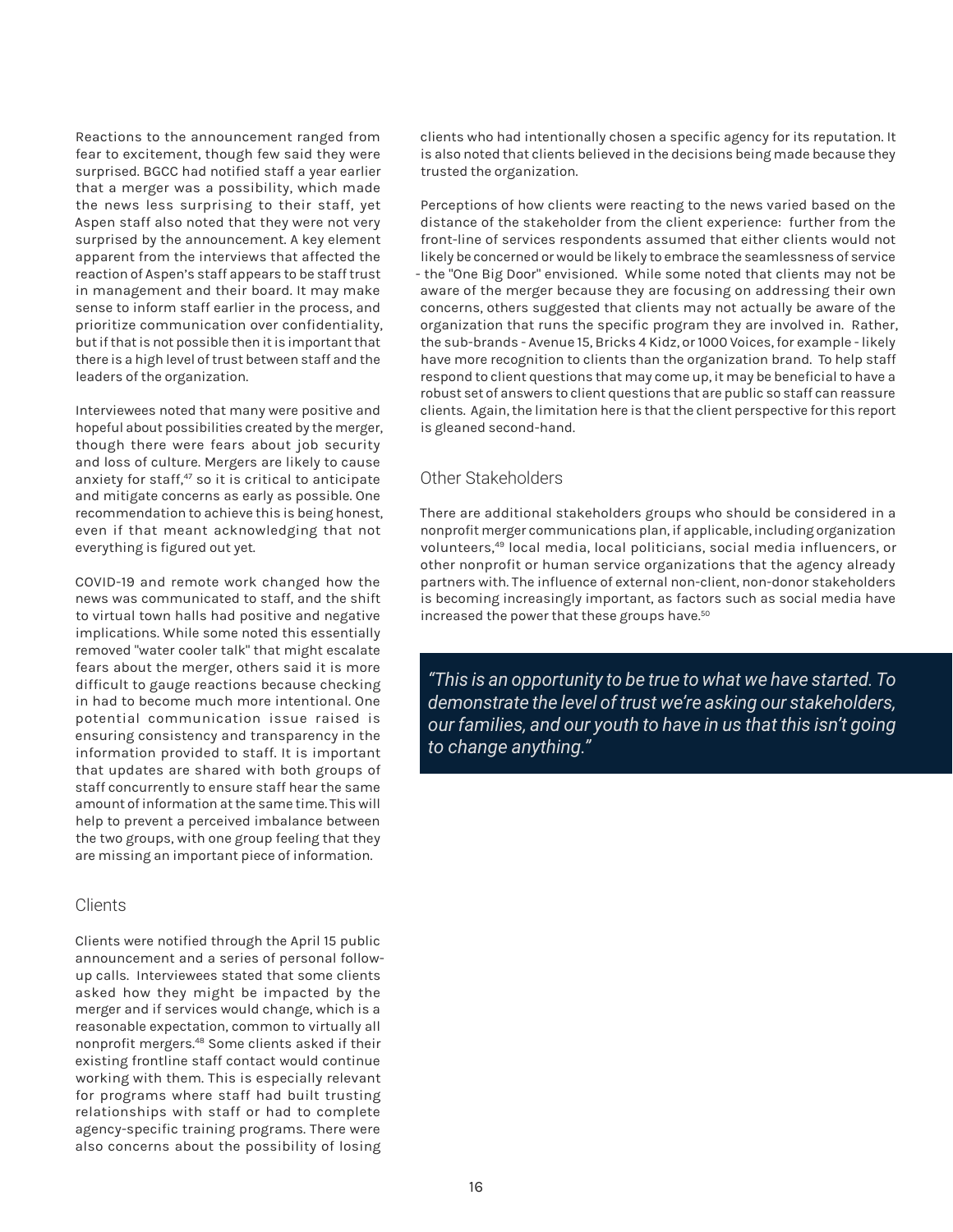## Stage 3 - Post-Merger Evaluation

#### Measuring Success

Overall, stakeholders are excited about the potential of this merger to create positive change, primarily for clients, but also for the benefit of staff, funders and the broader community. This journey can potentially embolden other nonprofits to make a similar leap. The timeline for achieving success is difficult to predict as a common theme in the limited literature<sup>51</sup> on nonprofit mergers is the extended length of time that it took to complete the merger.<sup>52</sup> In some cases, it may take many years to be able for cultures and systems to blend, and to accurately assess if it was successful.<sup>53</sup> There are a number of evaluation factors add to this challenge:

Primarily, evaluating the success of the merger may be difficult to quantify: As Thomas McLaughlin notes, "while the costs of a merger, including its failure, might be easily determined, the benefits are almost certain to be impossible to calculate. This is because the desired benefits are usually strategic and in the future."54 Impact is also challenging to measure because definitions of success may differ between the organizations,<sup>55</sup> or success could be measured in contradictory ways. For example, an increase in client numbers could show expanded access to services, but a decrease in clients could be due to a successful transition out of needing services. Clients who accessed both organizations' services will no longer be double counted, so that can create the illusion of lower demand.

A number of respondents noted with excitement that Aspen is a strongly datadriven organization, and that this approach could be even further strengthened and emphasized in the new organization. While interviewees from both BGCC and Aspen hoped for an increased capacity to gather data and prove impact as a result of joining their services, they will be limited by what data they had collected before the merger and the resources they have for data integration, data management, and evaluation post-merger.

Beyond measurement, as has been the case with both organizations leading up to and during the merger, telling their story will be key now to demonstrating the success of the merger.

## Impact of COVID on the merger

The COVID-19 pandemic, unprecedented in the modern era, has presented unique challenges for the nonprofit sector in particular. These challenges range from a drop in donations and earned revenue, to increased pressure on services, to a spike in insurance and other administrative costs. The timing of this merger happened to coincide with the implementation of social distancing measures and the consequent rapid deceleration of the Canadian economy. As such, the merger process has been profoundly influenced by COVID-19.

In general, COVID-19 appears to have magnified some of the key issues normally seen in mergers, but there were some positive outcomes that may be beneficial for other organizations considering mergers even without the constraints imposed by the pandemic.

The move to virtual meetings is seen as both a positive and negative. In conversation, participants noted that it is difficult to build relationships online, and opportunities to connect are more stilted and artificial. It is much more difficult to just drop in on meetings or have unplanned conversations. It is also difficult to read body language or nonverbal cues. Or, for example, wondering what it means when someone turns off their camera. These dynamics are important in human services. On the other hand, it is noted that being online made confidential meetings easier to manage and some people had more availability to meet than they would have otherwise. The universal impact of COVID-19 also meant that everyone is facing the same crisis and they could find humour in things like awkward silences on calls. Another upside to virtual meetings is that it minimizes the 'in the hall' or 'at the water cooler' rumours, grumblings, and gossip, focusing peoples' attention to the task at hand, not on the drama that can sometimes fester in a live workplace.

COVID-19 has also meant that the risks are higher for the merger because funding has become more limited and organizations have to stretch their dollars further. This, at a time when the prevalence of unemployment, financial or housing precarity, mental health concerns, partner violence and other dynamics exacerbated by the pandemic will increase client demand, at least for some programs. The timing of the merger ended up being serendipitous because COVID-19 would likely have otherwise forced both agencies into conversations about layoffs, closing programs, and other rationalizing. Without the merger, their outlook may well have looked more bleak. While some funders and nonprofit pundits may believe that COVID-19 will spark more mergers in the sector, paradoxically, some noted that this particular merger would not have been a plausible option if the organizations had started the conversation amidst COVID-19.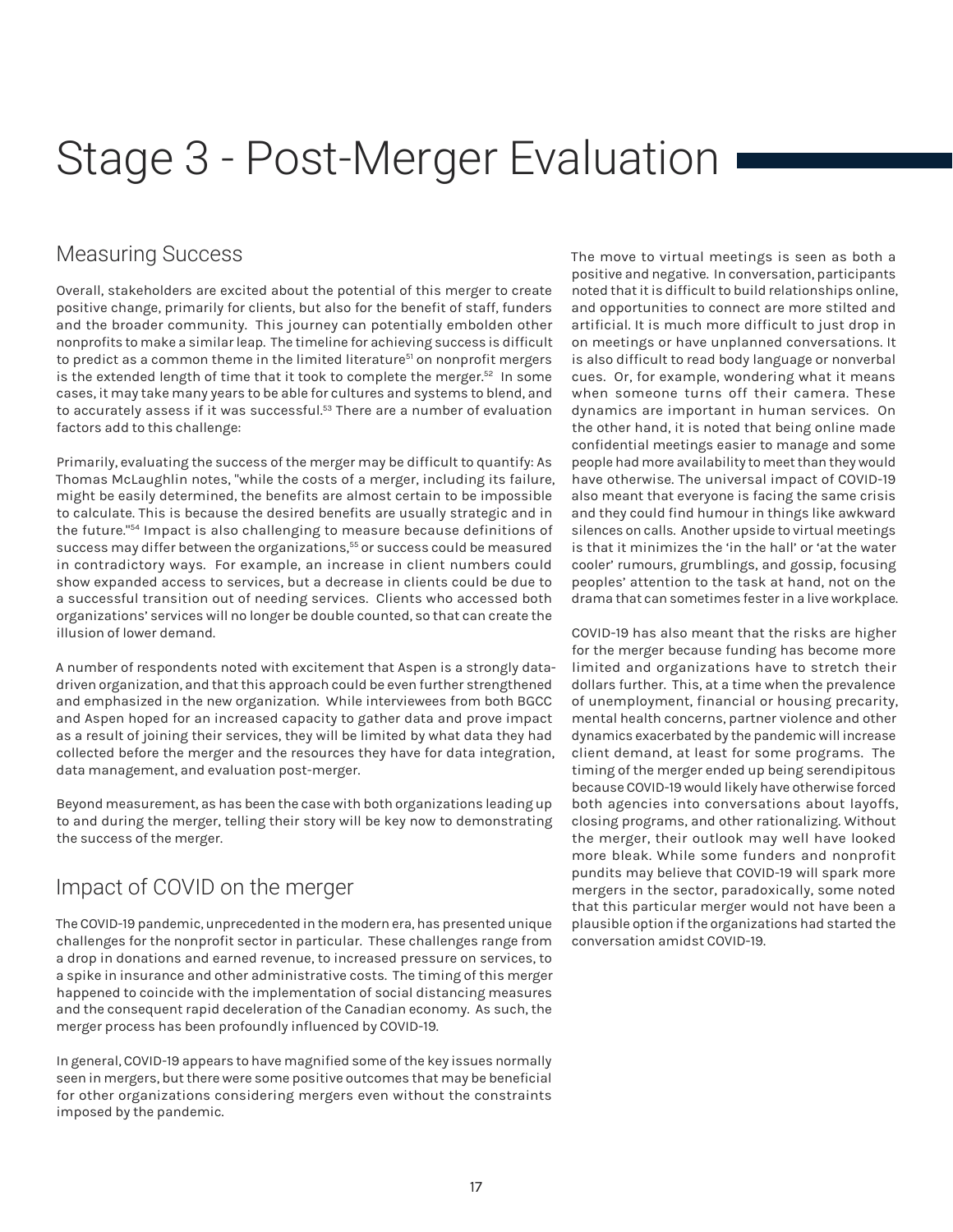### Impact on the Nonprofit Sector

There is an expectation that living with COVID-19, provincial austerity, and a struggling economy will create a spark for more profound and existential conversations about the role of nonprofits in civil society. The coming months and years will undoubtedly see tremendous upheaval in the sector, which also may at least partially be cathartic. These factors, emboldened by the example set by this merger, can be expected to catalyze other mergers.

While stakeholders said others in the sector have in general reacted positively to this merger, it may be too early to make the prediction that a wave of new mergers will be unleashed. It was predicted 20 years ago that "considering mergers and alliances will be the new strategic planning for the twenty-first century,"56 but this does not seem to have come to fruition. The frequency of nonprofit mergers appears to be scarcely more than one or two per decade in a jurisdiction the size of Alberta. The nonprofit sector usually sees mergers as a failure,<sup>57</sup> or even scandalous,<sup>58</sup> so it is a challenge to frame mergers as desirable. Additionally, it is difficult to predict if the recession and COVID-19 may cause other mergers. Recessions have been found to lead to many more nonprofit closures than mergers,<sup>59</sup> and it has been labelled a "myth" to say that recessions increase mergers.60 In spite of these factors, it is possible that the example of two respected organizations joining together, combined with external economic factors, may finally present a tipping point.

#### Worries Post-Merger

Following is a list of concerns that stakeholders had with respect to what they are most worried or concerned about, post-merger:

- Will this remain a true merger, or is it, in effect, an acquisition? BGCC, at twice the size of Aspen, could dominate the new organization. The C-Suite in particular is quite BGCC-heavy. Will Aspen's approach and culture simply be lost in this?
- Can the integrity of care be maintained to its current standards?
- Are layoffs yet to come, and what scale?
- Staff, management and governance may be tempted to settle into what's comfortable and familiar. This is an opportunity to re-imagine and create anew. Will that opportunity be sufficiently seized?
- Will either, or both, cultures be lost? How can the best of each organizations' cultures be integrated into the merged entity?
- There are so many systems to integrate from HR and payroll, to data and donor management, to client and program management - that some will inevitably be tricky - indeed nightmarish - to integrate. In addition, will this integration be sufficiently funded?
- As positions and compensation rates are melded, will good people be demoted, or lost? Will pay equity be maintained?
- Will the new name and brand receive broad buy-in, internally and externally, and will it generate enthusiasm? Will it be sufficiently inclusive and welcoming to non-binary and LGBTQ clientele?
- Despite the enthusiasm of funders now, will long-term funding dissipate?
- As the finer details of Board governance get worked out, will this breed consternation, conflict or excessive board turnover?
- What will a second wave of COVID-19, or a deepening recession, mean for this challenge?
- Is there sufficient confidence (both internally and in external messaging) that the merger rationale is rock-solid and in all parties' best interest?
- Is the merger moving too fast? Is it stealing focus from the core work?
- Is the merger moving too slow?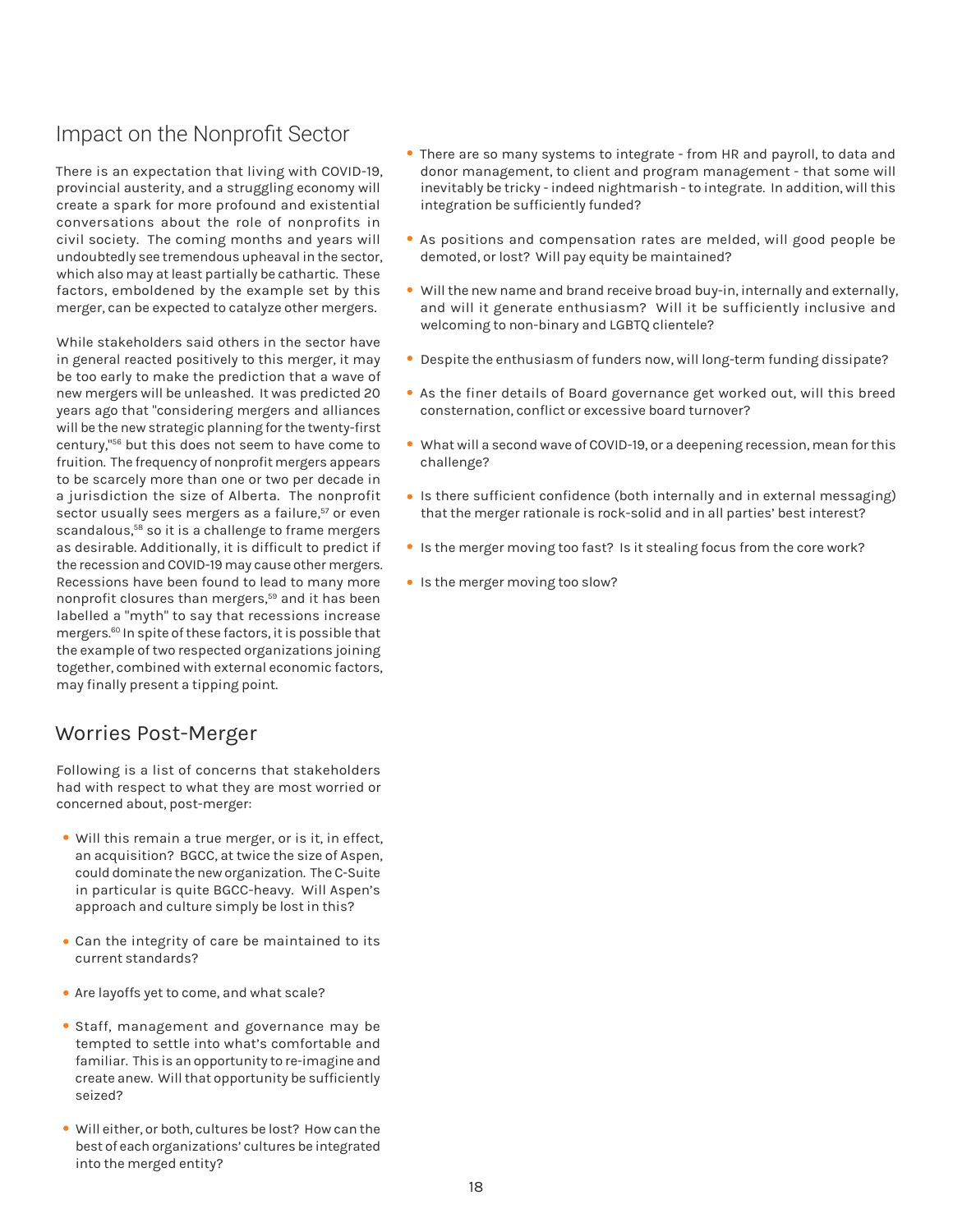# (Towards) A Framework for Nonprofit Mergers

 All stakeholders were asked what advice they might offer other nonprofit organizations considering a merger. Many pointed out that it is simply too soon in the process to offer sound or confident advice. As such, this will be expounded upon in the second phase of this work - once the merger is some months into implementation. In the final report, a framework for nonprofit mergers will be offered up. Nonetheless, even at this early stage, there are clear emerging takeaways for other organizations.

As nonprofit organizations consider the range of operational, financial, governance and communications factors, it is useful to consider - much like the themes previously mentioned - whether these are a) similar and synchronous; b) similar and unnecessarily duplicative; c) divergent, but complementary; or d) divergent and potentially problematic (likely to be a locus of challenge). A more fulsome tool will be offered up to help with this in the final report, also as a means to more carefully predict merger success or failure before going too far down the path. Specific advice to funders will also form part of the final report. The following advice to other organizations is gleaned both from stakeholder realtime / in-the-moment feedback and from those who have had an opportunity to reflect on mergers in the rear-view mirror, many years out.

## Advice to Others Nonprofits Contemplating a Merger

While stakeholders said it is generally too early in the process to offer advice for other organizations contemplating a merger, the comparison in pre-merger and post-merger advice will be interesting to see. It appears from the literature that interviews or formalized research most often occurs many years after the merger is complete,<sup>61</sup> so note that this report is intended to capture the real-time and evolving input of stakeholders in this merger.

Conversation participant's advice to other nonprofits included both overarching principles and specific recommendations, and many participants offered reassurances that they hoped would benefit other organizations.

*No matter what, do the following...*

- Ensure you are merging for the right reasons in furtherance of your own mission and/or the interests of the community. Use your values and vision as your guide, not donor or government pressure.
- Ensure you have board support early, and understand their role and their nature and depth of their support.
- Use external consultants if either party desires it, or there are blindspots (for example, in sequencing the legal and regulatory process or mapping the change management process).
- Know your team and make them feel safe. At the same time, be completely honest and transparent with staff as you go through the process.
- Err on the side of openness versus confidentiality. There will be legitimate periods where the information loop is tightly controlled, but this should be for a short, defined period of time. Communicate regularly with staff, even if the updates seem minor or trivial.
- As a senior leader, set aside your ego and personal interests and act as if you are 'working yourself out of a job'. Even if, ultimately, the consensus may be to remain in a senior role. But this role must, in a sense, be 're-earned'.
- Understand the implications of growing as an organization - the culture and 'vibe' will change you must be ready and willing to let much of the old culture go. It is also important to gradually acclimatize to the other organization's culture. This process should be very intentional. As part of this, opportunities must be made to get to know the people in the other organization in a casual, fun, social setting - to build relationships, not as part of a formal agenda. This has proven particularly challenging to undertake in light of COVID-19.
- Create opportunities for stakeholders to provide input/feedback, including anonymously through survey tools.
- Mergers cannot happen off the side of someone's desk. They must be resourced with dedicated in-house capacity, clearly assigned roles and responsibilities, and dedicated funding (not hived off of general operating funds).
- Prepare in such a way that you can orient a new person on day one of the new organization, rather than defaulting to either legacy organization's culture or process.
- Slow down, reflect and take time to celebrate throughout the process. Mergers don't happen overnight. They can take years to fully gel.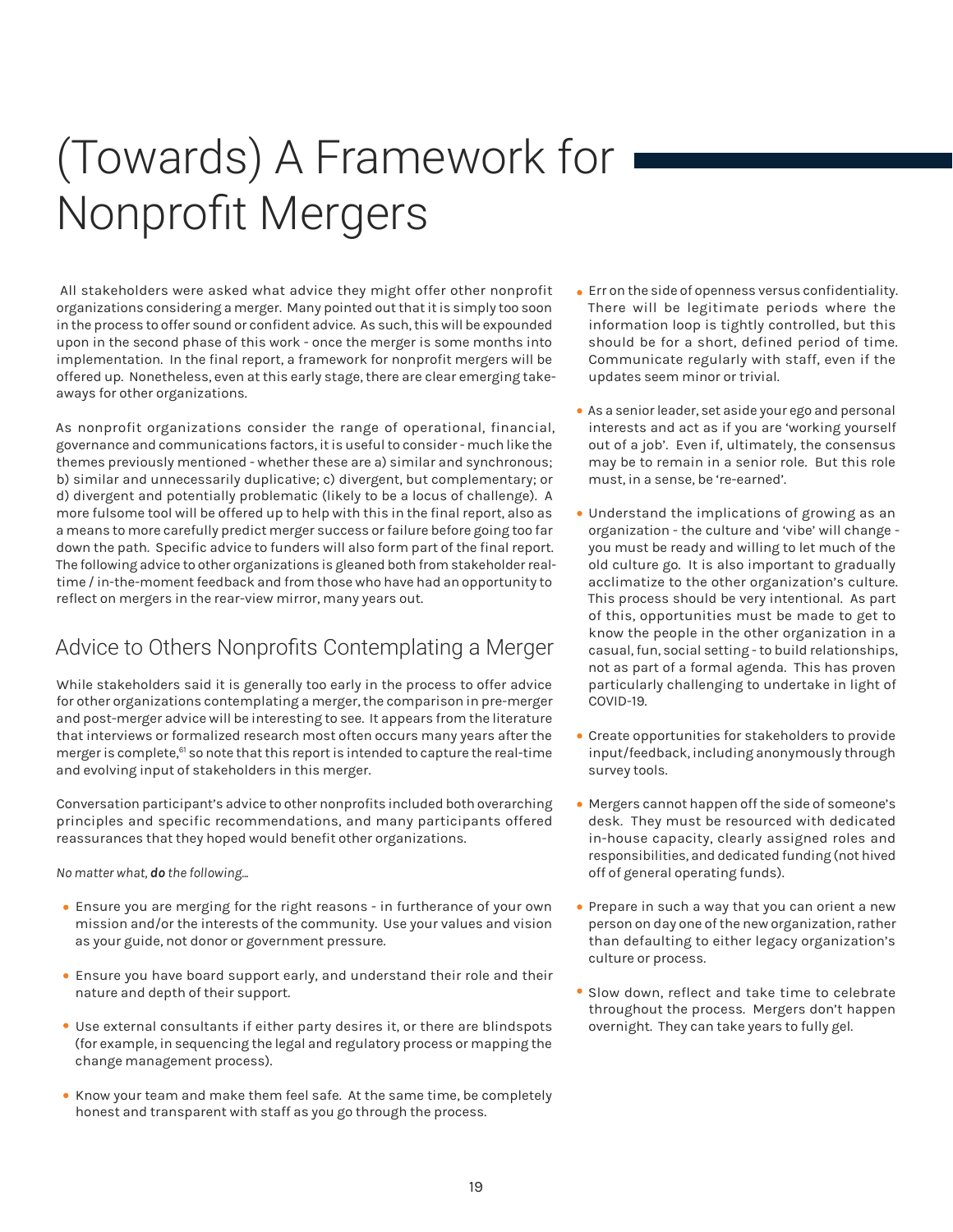#### *No matter what, avoid the following:*

- Thinking of merging as a strategy as an end in itself. Instead, it is a means to an end. The end may be, for example, better client service, better geographic reach, greater capacity to evaluate impact, or more visibility and accessibility in the community.
- Going silent after major announcements or updates, as this can create unnecessary fear for stakeholders. All stakeholders, but staff and board members in particular, must have a sense of ongoing momentum.
- Using the rationale 'we have always done things this way'. Be prepared to let go of most of how you have done things, and be prepared to imagine a new way. In a similar vein, don't view the integration of processes as a simple matter of yielding some ground and making compromises to keep the peace. Instead, be prepared to embrace the opportunity to reimagine a process that is not an amalgam, but rather an improvement on both legacy organizations' processes.
- Waiting to map out processes and decisions. You should strive to know board processes, and schedule key board decision-points, well in advance since board timelines are usually slower than management.

### Are for-profit and nonprofit mergers comparable?

While most stakeholder advice is complimentary, one set of recommendations appear to be contradictory. One participant suggested that the merger should be approached with the same objective framework as for-profit mergers without being sentimental, lay-offs and redundancies in tow, while another advised others to remember that nonprofit mergers are more about relationships than for-profit mergers. There may be managerial or administrative redundancies, but this won't be a windfall for investors (i.e. a cost saving for funders). Those who have been involved in both commercial and nonprofit mergers agreed that both types are costly to undertake. There are substantial fixed one-time legal, transactional, logistics and other integration costs. Without a budget and plan for how to resource these costs, no nonprofit - regardless of size - should proceed with a merger.

#### A final note of reassurance…

Participants provided a number of reassurances for other nonprofits thinking about undertaking a merger. Chief among these: You will find yourselves in valleys of doubt and regret, you will become preoccupied with details... Why did we agree to adopt this software? Why did we give up our lovely space? Do we charge staff for coffee? But if you have a 'north star' that is authentically tied to why you get out of bed in the morning to do what you do, this will keep you afloat. Few nonprofit mergers, once they have fully unfurled, ever break apart. On the contrary, most have stood the test of time, and have improved outcomes for people, and for the common good.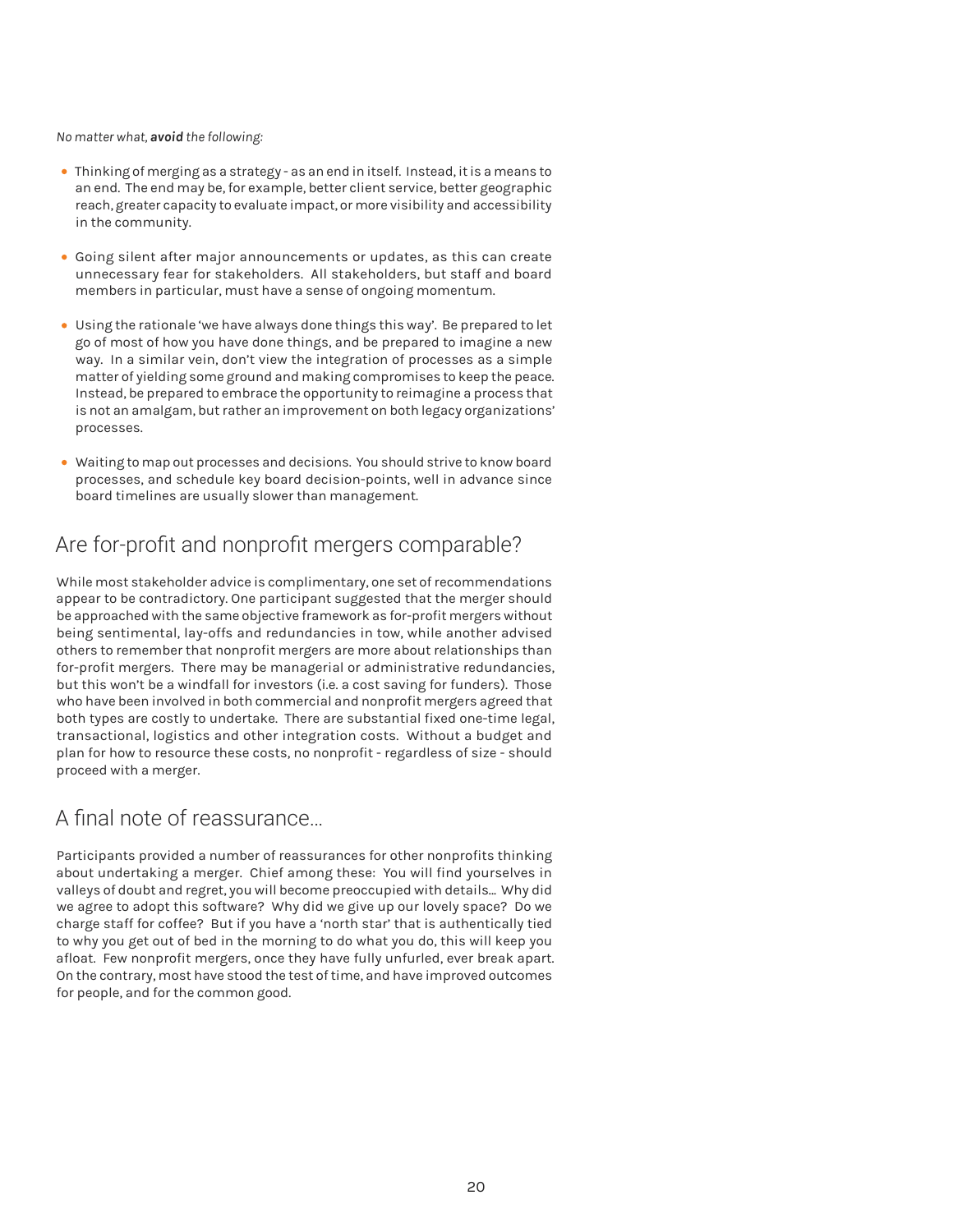# References/Endnotes

1 Hansen-Turton, T., Cohen, R. and Torres, N.D. (Eds). Partnerships for Health and Human Service Nonprofits: From Collaborations to Mergers. Springer, 2015; and Blumberg, M. "Mergers and Amalgamations in the Canadian Charitable Sector", in The Philanthropist. Vol. 22 No. 1, May 5, 2009.

<sup>2</sup>Notable examples of organizations that have been the product of nonprofit mergers in Alberta include FuseSocial in Fort McMurray (2013), BGCBigs in Edmonton (2010), and Big Brothers Big Sisters Calgary (1998).

<sup>3</sup>Emmett, B. "Emerging 'social deficit' may force charities to cut essential services", in the Edmonton Journal. June 30, 2018. Brian Emmett is Chief Economist at Imagine Canada.

4 See, for example, Lasby, D. Sector Monitor: Charities & the COVID-19 Pandemic. Imagine Canada. May, 2020.

5 For example, Rajasekaran, V. Getting to Moonshot: Inspiring Social R&D practices in Canada's social impact sector. Social Innovation Generation, 2017.

<sup>6</sup>Leadership bias reflects the prevalence of executive staff and board members participating in merger research. Haider, D., Cooper, K., & Maktoufi, R. (2016). Mergers as a Strategy for Success: 2016 Report from the Metropolitan Chicago Nonprofit Merger Research Project. Mission Plus Strategy Consulting. p. 15.

7 Based on T3010 data published on the CRA's website: https://apps.cra-arc.gc.ca/ebci/hacc/srch/pub/dsplyBscSrch?request\_locale=en

<sup>8</sup>These numbers were interpreted from qualitative verbal responses. Note that not all factors were specifically ranked by each interviewee.

9Tschirhart, M., & Bielefeld, W. (2012). Managing Nonprofit Organizations. San Francisco, CA: Jossey-Bass John Wiley & Sons, Inc. pp. 369-370

<sup>10</sup>McLaughlin, T. A. (2010). Nonprofit Mergers and Alliances: A Strategic Planning Guide. Hoboken, NJ: John Wiley & Sons, Inc. p. 1. 11Hansen-Turton, T., Torres, N. D., & Cohen, R. J. (2014). Partnership Introduction and Nonprofits in the 21st Century. In T. Hansen-Turton, R. J. Cohen, & N. D. Torres (Eds.), Partnerships for Health and Human Service Nonprofits: From Collaborations to Mergers. New York, NY: Springer Publishing Company. p. 156.

<sup>12</sup>Blumberg, M., & Barrack, A. C. (2016). 20 Questions Directors of Not-for-Profit Organizations Should Ask About Mergers. Chartered Professional Accountants of Canada. p. 23.

<sup>13</sup>McLaughlin, T. A. Identifying the Right Partnership Strategy. In T. Hansen-Turton, R. J. Cohen, & N. D. Torres (Eds.), Partnerships for Health and Human Service Nonprofits: From Collaborations to Mergers. New York, NY: Springer Publishing Company, p. 190.

<sup>14</sup>Forbes, E. M., & Manson, C. J. (2007). Innovate, Collaborate or Die: How to Create an Alliance or Merger for a Stronger, More Effective Non-Profit. Toronto, Ontario: Civil Sector Press. p. 62; Tschirhart & Bielefeld, 2012, p. 369.

<sup>15</sup>Blumberg & Barrack, 2016, p. 28.

<sup>16</sup>McLaughlin, 2010,p. 60. In the 1998 merger that resulted in Big Sisters and Big Brothers Calgary, for example, the merged organization continued to thrive with a co-Executive Director model for some years afterward.

<sup>17</sup>Ferronato, S. (1999). Nonprofit Mergers: The Perils and The Possibilities. Charity Village.

<sup>18</sup>Alnes, J. (2018). Creating Fertile Soil for the Merger Option. Nonprofit Quarterly.

19Blumberg, 2009, p 4.

20McLaughlin, 2010, p. 39.

<sup>21</sup>Haider, D., Cooper, K., & Maktoufi, R. (2016). Mergers as a Strategy for Success: 2016 Report from the Metropolitan Chicago Nonprofit Merger Research Project. Mission Plus Strategy Consulting. p. 35.

<sup>22</sup>Haider, Cooper, & Maktoufi, 2016, p. 35.

23Forbes and Mason, 2007, p. 14.

<sup>24</sup>Haider, Cooper, & Maktoufi, 2016, p. 48.; MAP for Nonprofits & Wilder Research. (2016). Success Factors in Nonprofit Mergers: A Study of 41 Direct Service Organization Mergers in Minnesota, 1999-2010. p. 6.

25MAP for Nonprofits & Wilder Research, 2016, p. 43; Forbes and Manson, 2007, pp. 11-12.; Vergara-Lobo, A., Masaoka, J., & Smith, S. L. (2005). The M Word: A Board Member's Guide to Nonprofit Mergers. Compass Point. p. 15.

26T. Hansen-Turton, R. J. Cohen, & N. D. Torres (Eds.), Partnerships for Health and Human Service Nonprofits: From Collaborations to Mergers. New York, NY: Springer Publishing Company; Haider, Cooper, and Maktoufi, 2016.

27McLaughlin, 2010, p. 1.

28McLaughlin, 2010, pp. 211-212.

 $29$ Ferronato, S. (1999). Nonprofit Mergers: The Perils and The Possibilities. Charity Village.

30McLaughlin, 2010, p. 144.

31Blumberg & Barrack, 2016, p. 4.

32McLaughlin, 2010, p. 18.

33 McLaughlin, 2010, p. 73.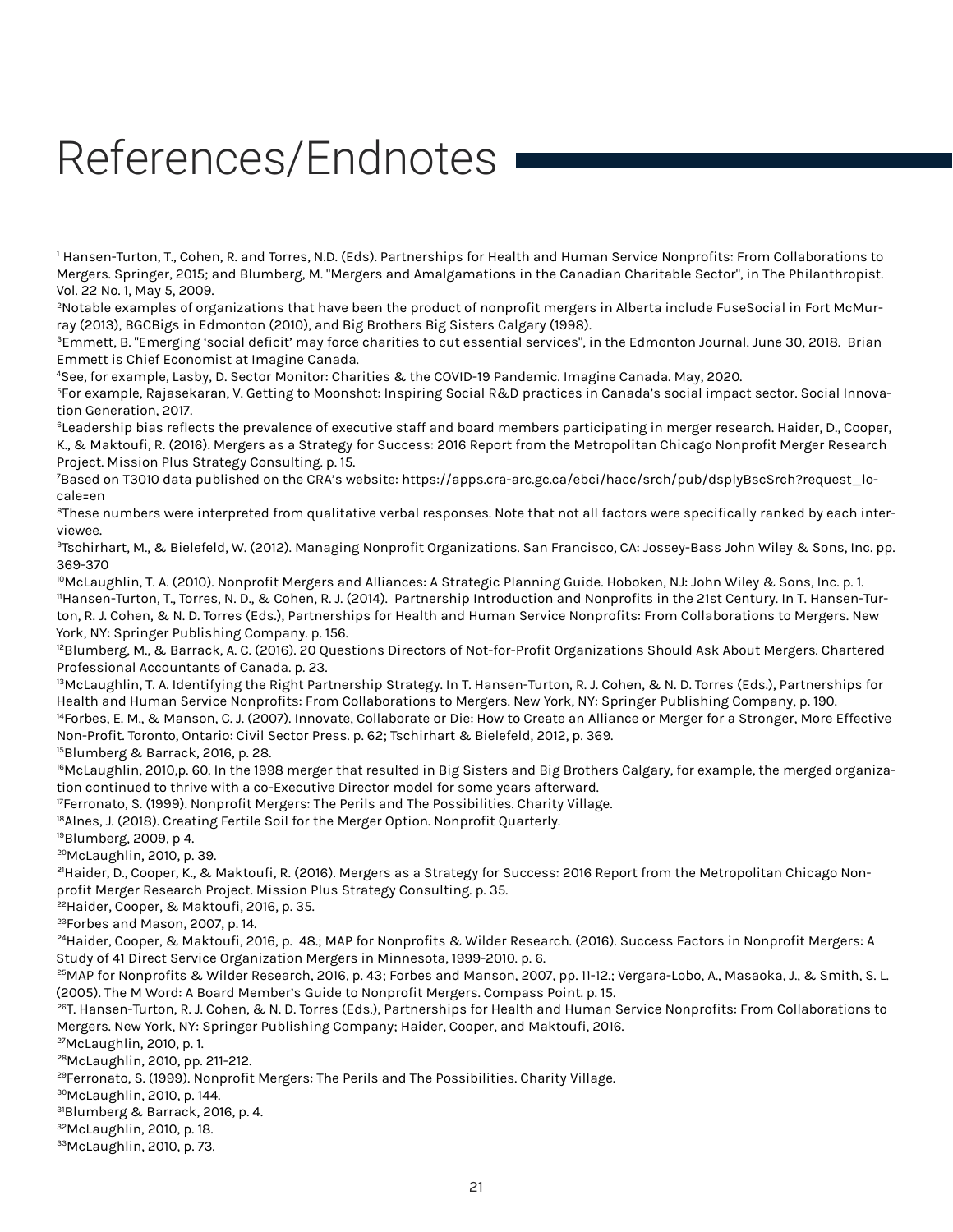34McLaughlin, 2010, p. 213. 35Blumberg & Barrack, 2016, p. 10. 36Forbes & Manson, 2007, p. 96. 37Forbes & Manson, 2007, p. 46. 38McLaughlin, 2010, p. 185.  $^{39}$ The "highly emotional issues" that prevent more mergers from happening are "boards, senior staff and brand." that Milway, K. S., Orozco, M., & Botero, C. (2014). Why Nonprofit Mergers Continue to Lag. Stanford Social Innovation Review. 40Milway, K. S., Orozco, M., & Botero, C. (2014). Why Nonprofit Mergers Continue to Lag. Stanford Social Innovation Review. 41Blumberg & Barrack, 2016, p. 17. 42McLaughlin, 2010, p. 178. 43McLaughlin, 2010, p. 179. 44MAP for Nonprofits & Wilder Research, 2016, p. 49. 45Blumberg & Barrack, 2016, p. 17. 46Buchanan, S. & Bradshaw, P. (2019). The Voice from Outside: Stakeholder Resistance in Nonprofit Organizations. Nonprofit Quarterly. 47Blumberg & Barrack, 2016, p. 17. 48Blumberg & Barrack, 2016, p. 17. 49Blumberg & Barrack, 2016, p. 17. 50Buchanan, S. & Bradshaw, P. (2019). The Voice from Outside: Stakeholder Resistance in Nonprofit Organizations. Nonprofit Quarterly. <sup>51</sup>The academic literature on nonprofit mergers in Canada is particularly sparse. The Canadian Journal of Nonprofit and Social Economy Research for example, does not have a single article addressing the topic over the course of 20 issues. 52Forbes & Manson, 2007, p. 38.  $^{53}$ Commentators on merger success note that one cannot adequately evaluate the results until several years out. Haider, Cooper, & Maktoufi, 2016, p. 21. 54McLaughlin, 2010, p. 173. 55Haider, Cooper, & Maktoufi, 2016, p. 21. 56McLaughlin, 2010, p.xv 57Forbes & Manson, 2007, pp. 58-59.

58McLaughlin, 2010.

59Haider, Cooper, & Maktoufi, 2016, p. 8.

 $60$ McLaughlin, T. A. (2014). "Merger Myths" in Hansen-Turton, Cohen, & Torres, 2014, p. 157.

61Haider, Cooper, & Maktoufi, 2016; MAP for Nonprofits & Wilder Research, 2016; Cooper, K. R. & Maktoufi, R. (2018). Identity Integration: The Roles of Relationship and Retention in Nonprofit Mergers. Nonprofit Management and Leadership 30(2).